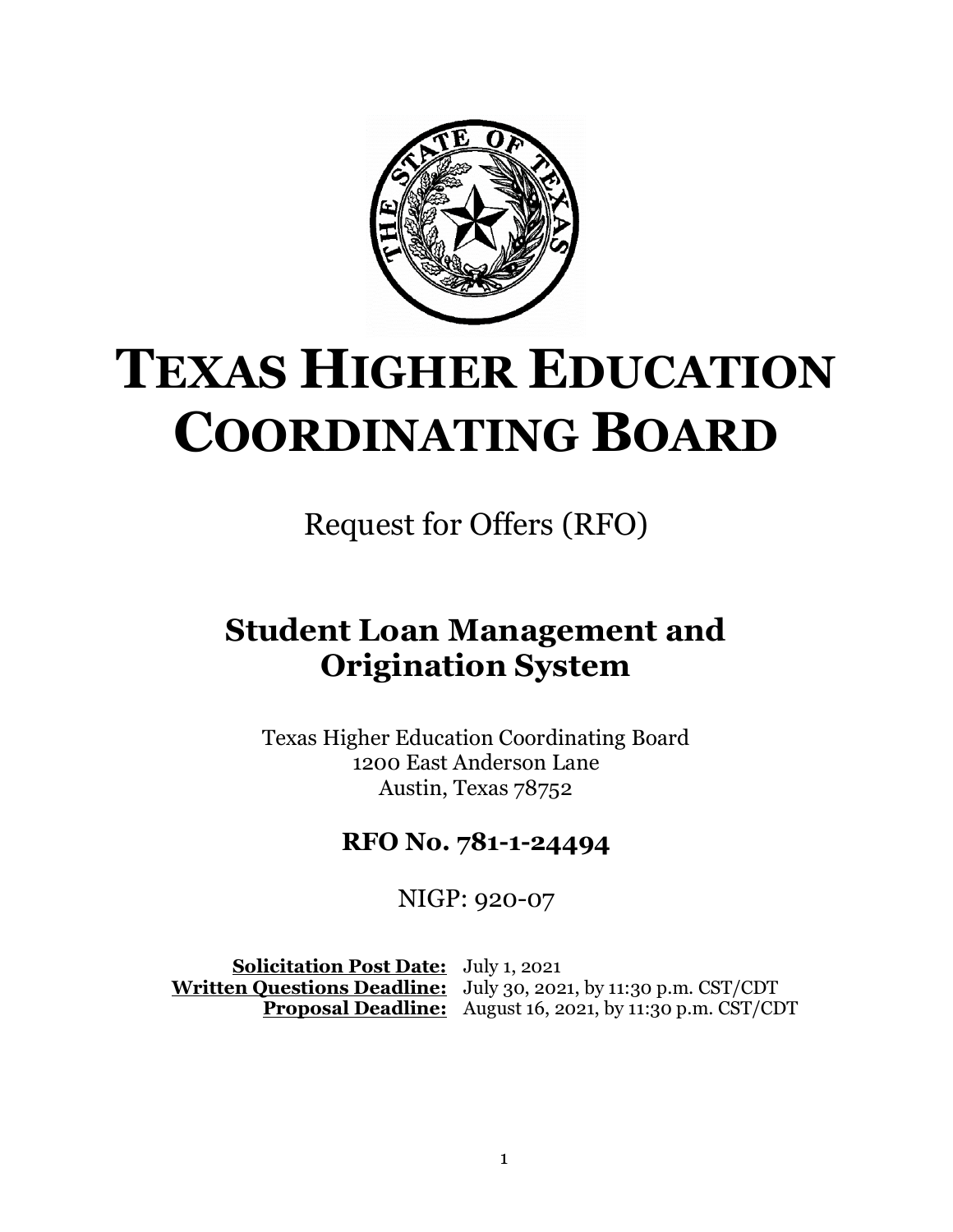# **Table of Contents**

| 1.0         |                                                                      |  |  |  |
|-------------|----------------------------------------------------------------------|--|--|--|
| 2.0         |                                                                      |  |  |  |
| 3.0         | 3.01                                                                 |  |  |  |
| 4.0         | 4.01<br>4.02                                                         |  |  |  |
| 5.0         |                                                                      |  |  |  |
| 6.0         |                                                                      |  |  |  |
| 7.0         | 7.01<br>7.02<br>7.03                                                 |  |  |  |
| 8.0         | 8.01<br>8.02                                                         |  |  |  |
| 9.0         |                                                                      |  |  |  |
| 10.0        | 10.1<br>10.2                                                         |  |  |  |
| <b>11.0</b> | 11.01<br>11.02<br>11.03<br>11.04<br>11.05<br>11.06<br>11.07<br>11.08 |  |  |  |
| 12.0        |                                                                      |  |  |  |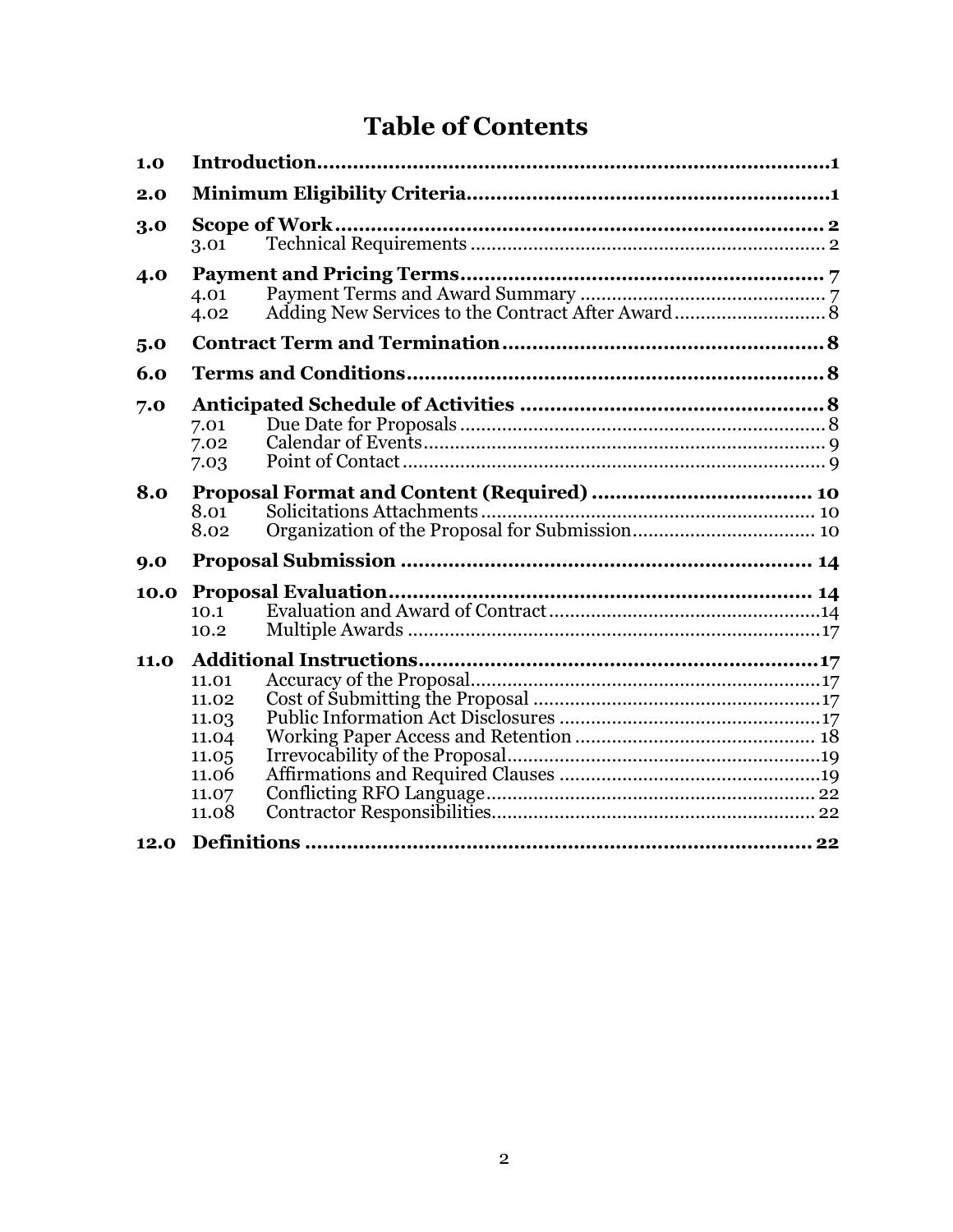## <span id="page-2-0"></span>**1.0 Introduction**

The Texas Higher Education Coordinating Board (THECB or the Board) is a state agency that provides leadership and coordination for higher education in the state of Texas. In addition to higher education policy development and grant administration, the Board also manages the Hinson-Hazlewood Loan Program. This program, in place since 1965, provides low interest, alternative student loans known as College Access Loans (CAL) for eligible Texas students attending institutions of higher education in Texas. The Board also administers the Texas Armed Services Scholarship Program (TASSP), a service cancelable program. In addition to the loan products currently being offered, the Board is servicing and collecting a legacy portfolio of loans no longer being originated (e.g., B-On-Time (BOT), Health Education Assistance Loan, Federal Family Education Loan Program). Loans for all programs are originated and serviced by the THECB. As of June 28, 2021, the Board's loan portfolio consists of 653,825 loans totaling \$1.6 billion. Additional information on the Board's loan programs can be found at [http://www.hhloans.com/.](http://www.hhloans.com/)

THECB is seeking the most effective, creative, and cost-efficient solution for the management and administration of its alternative student loan portfolio. The solution shall have all functionality required for the continued administration of an alternative student loan portfolio including loan origination, loan account servicing, payment processing, accounting, reporting, document generation/management, debtor identification and location, collections, litigation tracking and post default collections, and customer portal. The solution selected will convert THECB's existing loan portfolio, originate and service future alternative student loans, and provide a secure and robust user environment for both THECB staff and clients. The proposed solution may be software and/or Software as a Service.

The THECB has the authority to enter into this contract pursuant to Texas Education Code § 61.067. The THECB and Respondent shall comply with all applicable procurement laws of the state of Texas.

# <span id="page-2-1"></span>**2.0 Minimum Eligibility Criteria**

It is imperative that the system/solution meets the following criteria:

- The software/service must be able to convert, load, and manage data from the Board's existing Higher Education Loan Management System (HELMS) loan management system.
- The software must meet industry standard security measures, be available 24/7/365, and provide for backup and disaster recovery.
- The solution must meet the requirements of the Family Education Rights and Privacy Act(FERPA), 20 U.S.C. § 1232g, and the implementing federal regulations, 34 C.F.R. Part 99.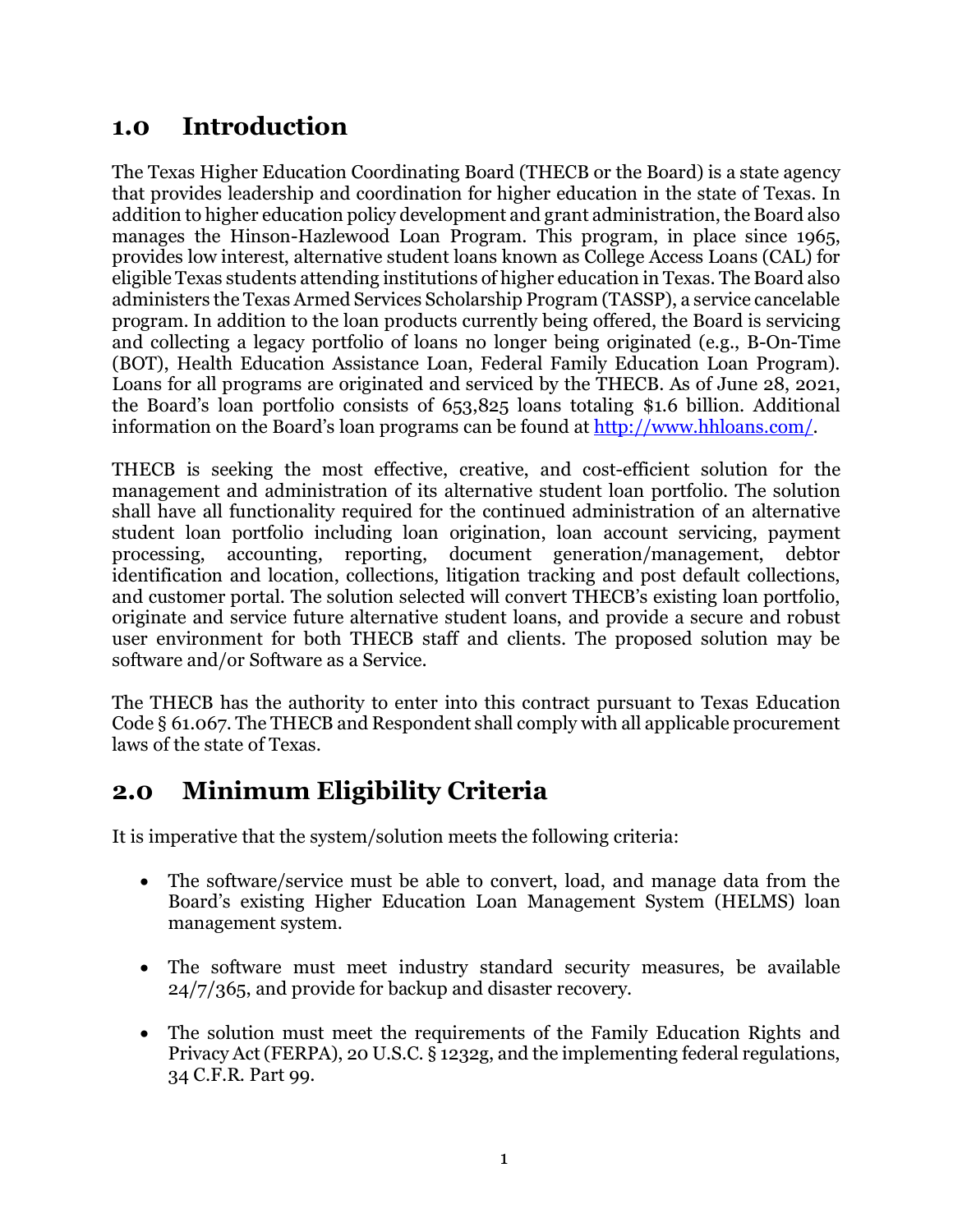# <span id="page-3-0"></span>**3.0 Scope of Work**

The Board seeks to replace its current HELMS loan management system with a more efficient, secure, and technologically advanced student loan management solution. The solution shall have all functionality required for the continued administration of an alternative student loan portfolio including loan origination, loan account servicing, payment processing, accounting, reporting, document generation/management, debtor identification and location, collections, litigation tracking and post default collections, and customer portal.

Attachment E contains a list of all requested features that will allow the THECB to administer the loan program effectively and securely. This attachment is being provided to prospective respondents so that respondents may more clearly understand the objective THECB is striving to meet with this RFO. It is not expected that any one firm will be able to provide every feature listed on Attachment E. Respondents' proposed solutions may offer alternative features that allow the THECB to achieve the same objective.

Requirements of the proposed solution are as follows:

#### <span id="page-3-1"></span>**3.01 Technical Requirements**

- General Functionality The proposed solution will be required to convert THECB's existing HELMS student loan management system, originate and service new student loans, and serve as the Board's ongoing loan management solution.
- Loan Origination THECB currently originates the College Access Loan (CAL), a fixed-rate alternative student loan used to cover the cost of attendance less other financial aid. Also, THECB originates the Texas Armed Services Scholarship Program (TASSP), a conditional scholarship which converts to a loan if the recipient fails to satisfy requirements of the scholarship. The proposed solution shall originate, disburse, and service both credit and non-credit loans and accept cosigners for credit-based loans, with appropriate authentication of loan applicants.
- Loan Account Servicing The proposed solution will be required to perform all aspects of servicing existing and new student loans, including creation of repayment schedules, billing statements, letters, and transaction history documents. The solution shall allow for: interest capitalization or no capitalization of interest; a 0% interest rate; the ability to change interest rates, including variable rates; and deferments, forbearance, and forgiveness. The solution shall allow tracking for both borrowers and cosigners, provide automated collections, and provide 1098E/1099C tax reporting.
- Payment Processing The proposed solution shall accept automatic debits, manual updates, file uploads, payments by phone, cash, credit cards, e-check, EFT,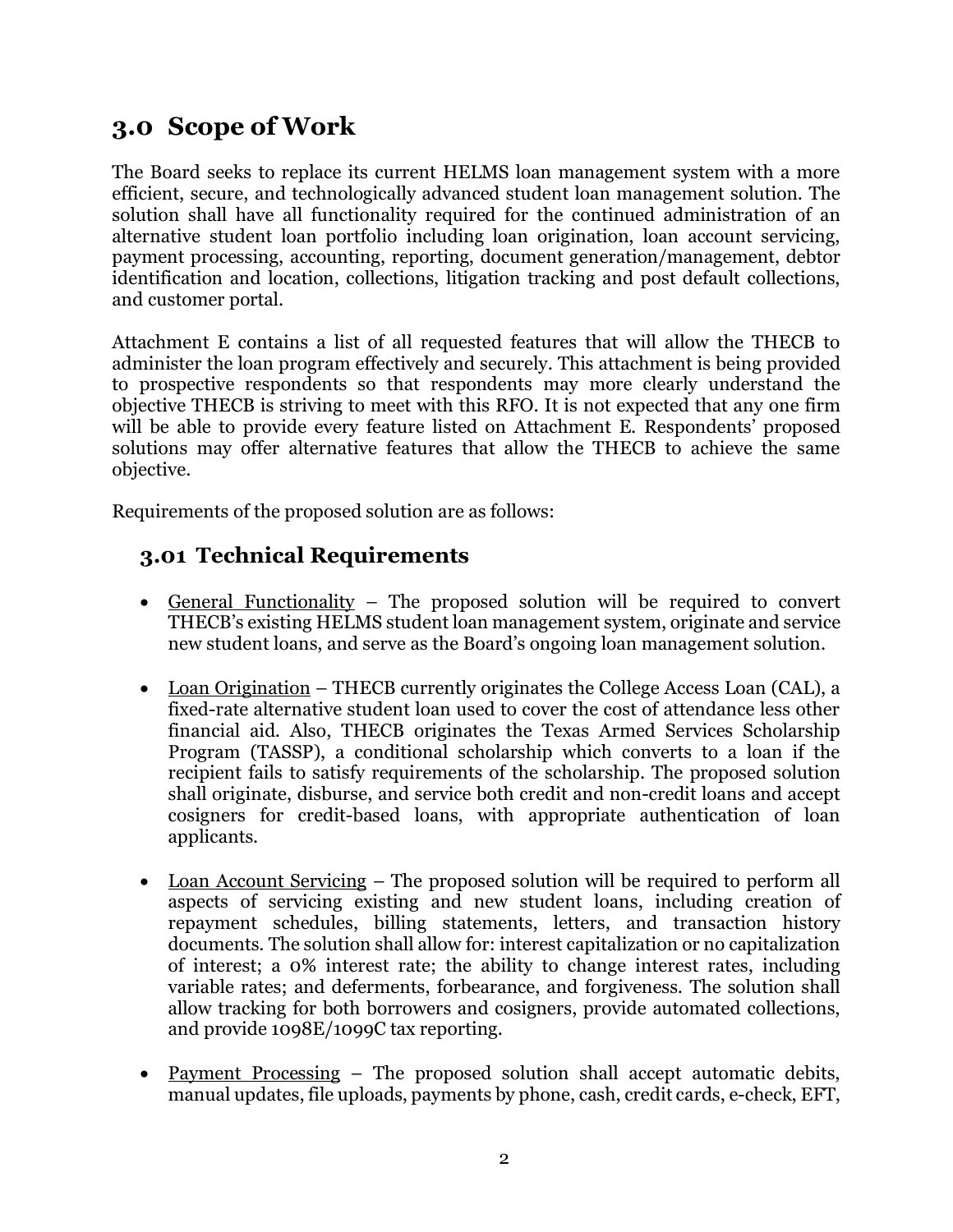lock box, Interactive Voice Response (IVR), etc. from both borrowers and cosigners and provide for payment processing through the THECB's cash receipts system as well as through receipt and reporting of various forms of electronic transactions. Successful Respondent shall comply with the Payment Card Industry Data Security Standard (PCI DSS) with respect to Cardholder Data as defined therein. The proposed solution should have the ability to apply payments globally to multiple loan types based on individual loan amount or to specific loans. The proposed system shall apply payments regardless of loan status (e.g., deferment/forbearance, current, paid ahead), allow for the advancement of payment due dates based on posted payments, and provide Automated Clearing House functionality which must include borrower benefit functionality.

- Reporting The proposed solution shall have the ability to generate reports, including exception reports and ad-hoc reports, with the ability to set up automatic delivery of reports to THECB Staff as needed.
- Accounting The proposed solution shall serve as THECB's subsidiary ledger and, as such, will be required to:
	- o Generate general ledger accounting entries for THECB's accounting systems (Sage Fund Accounting Software (a.k.a. MIPS), USAS)
	- o Create daily text files for upload into THECB accounting systems (Sage Fund Accounting Software (a.k.a. MIPS), USAS)
	- o Process refund entries
	- o Allow full or partial write offs of loan principal, interest, or fee balances
	- o Provide financial reports based on user-defined variables
- <u>Document Generation/Management</u> The proposed solution shall allow for correspondence to be generated and sent to borrowers/cosigners, for any account status, via regular mail or a customer portal based on user defined fields and provide for fillable, on-demand letters.
- Debtor Identification and Location The proposed solution will require skip tracing functionality including integration with external databases such as Accurint/LexisNexis, provide workflow, and contact and correspondence management.
- Collections The proposed solution shall provide collection due diligence for delinquent individuals who need to be contacted for payment of a past due amount, using phone calls, letters, emails, text messaging, and other avenues that may be developed. Parameters for performing the collection activities need to be flexible and rule based, with the ability for THECB Staff to monitor activities to determine what activities need to be performed.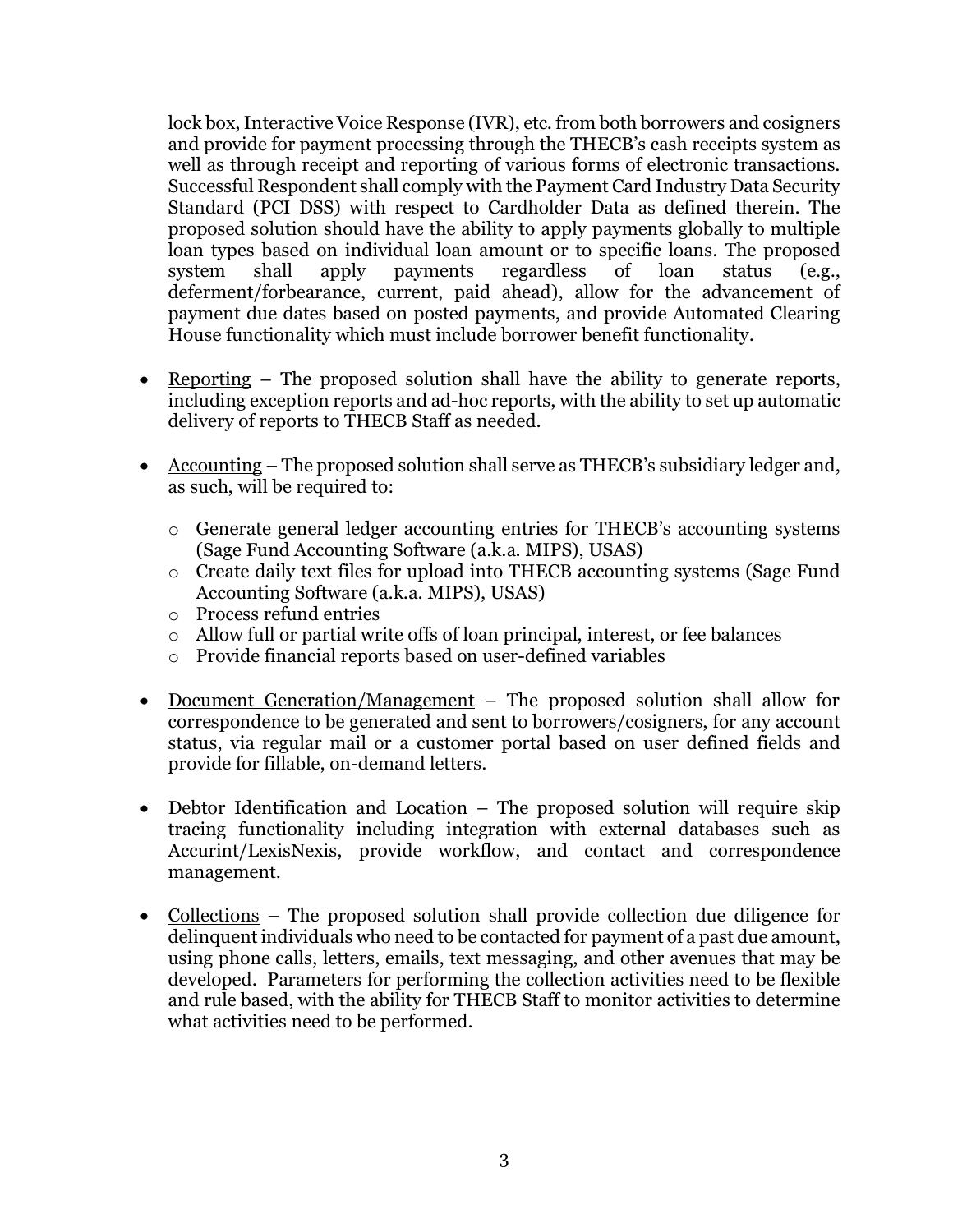- Litigation Tracking and Post Default Collections The proposed solution will be required to handle defaulted loans entering the litigation process, including:
	- o Case file creation and tracking
	- o Document generation and management
	- o Fee assessment and management
	- o Provide for workflow management
	- o Create repayment schedules, billing statements, letters, and transaction history documents
	- o Separately yet simultaneously track borrower and cosigner demographic and debt and legal case information
	- o Provide for automated monitoring of repayment agreements
	- o Provide for document generation based on manual or automated triggers
	- o Allow for the categorization of defaulted loans based on collectability
- Customer Portal for Borrowers, Cosigners, and Internal THECB Staff The proposed solution shall allow for borrowers and cosigners to access/change account information and apply for loans using a variety of communication devices including personal computers, Apple computers, tablets, and smart phones. The solution shall also be accessible via all major web browsers (Chrome, MS Edge, etc.) and allow for the e-signing of documents. The proposed solution shall allow THECB staff to view/shadow the borrower and cosigner through the portal, and change borrower/cosigner information when required. The solution will be required to meet all federal and State of Texas accessibility rules.
- Customer Portal for Institutions and Internal THECB Staff THECB's student loan program requires interaction with financial aid staff at colleges and universities in Texas. The solution will be required to allow financial aid staff at colleges and universities to view/query, edit, and certify their customer's student loans, eligibility, and status messages. The solution shall also allow an institution's financial aid administrators to manage their respective staff's authorized online users (add, delete, reset passwords, set rights, etc.). The proposed solution shall allow THECB staff to view/shadow schools through the portal.
- Interfaces and Import/Export Requirements The proposed solution will require the ability to interface with various THECB and external systems, including, but not limited to:
	- o THECB internal accounting systems (Sage Fund Accounting Software (a.k.a. MIPS), USAS)
	- o THECB cash receipts system
	- o Third party transaction processing systems
	- o National Student Loan Data System (NSLDS)
	- o Credit Reporting Bureaus
	- o E-Oscar
	- o Data Center Services (DCS)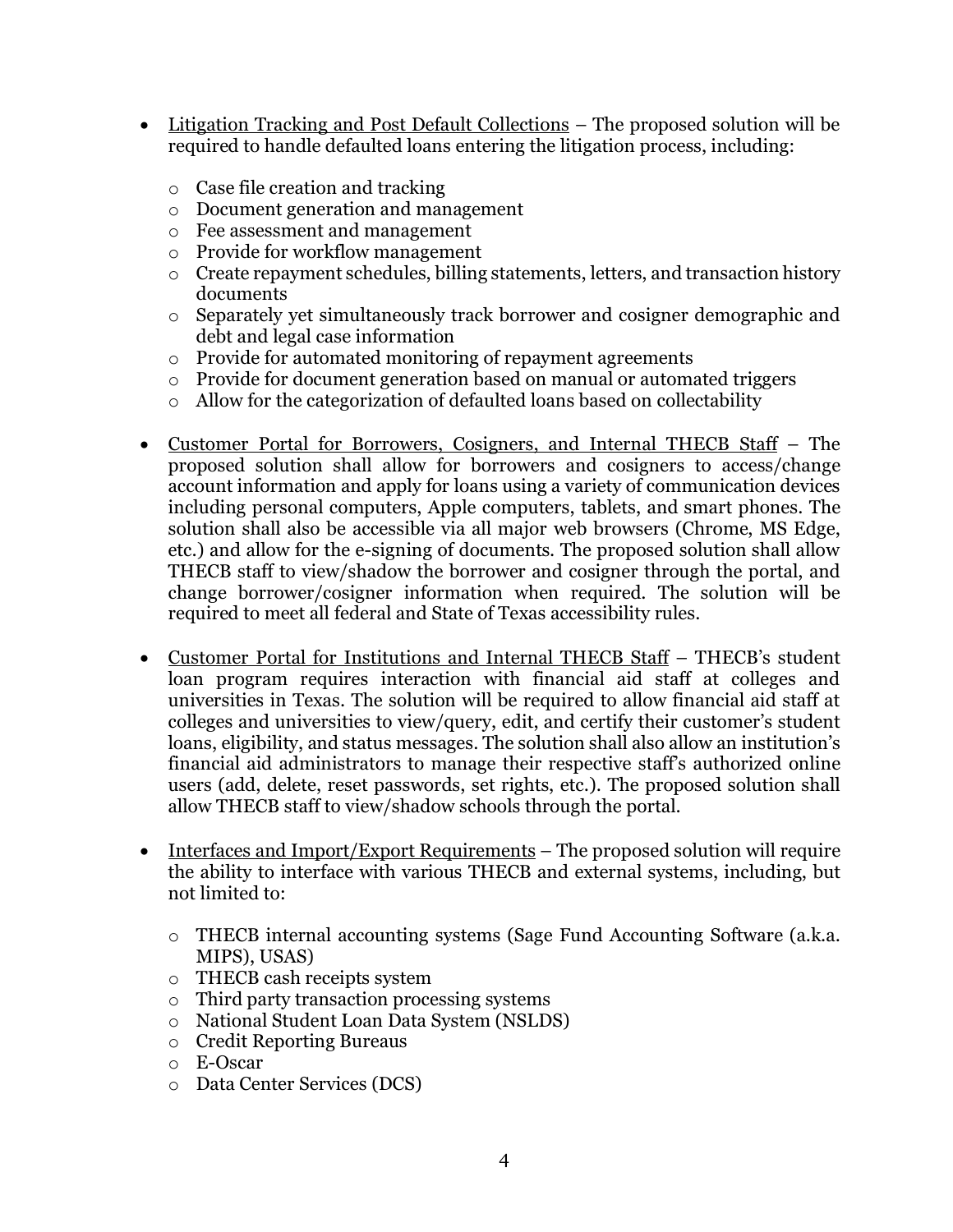- Respondents should comprehensively list their infrastructure or compute requirements, to be hosted in either a DCS public or private cloud, for financial review by THECB. THECB will facilitate the process to request an estimate of the cost to host the solution within the DCS program. If the Respondent intends to propose Software as a Service (SaaS), then Respondent must demonstrate that the solution must clearly meets the National Institute of Standards and Technology (NIST) standard definition of SaaS (NIST Definition of Cloud Computing SP 800-145). THECB will be required to request and receive from DIR a DCS program exemption before a contract can be awarded to a Respondent.
- Federal Loan Servicing The proposed solution shall support all functions and reporting associated with servicing of the existing federal loan portfolio, maintaining compliance with all student loan federal regulations.
- Other The proposed solution shall provide other functionality as described in more detail in Attachment E.
- Technology Requirements The proposed solution shall address the technology requirements as detailed in Attachment E. as well as the infrastructure requirements as detailed in Attachment F.
- System Security, Backup/Recovery THECB's student loan data is required to comply with applicable federal and state statutes (e.g. the Family Education Rights and Privacy Act (FERPA) and the Fair Credit Reporting Act (FCRA)). The proposed solution shall provide the proposed product's security features, backup/recovery options, audit trail features, and ability to protect data from unauthorized access.
- Customer Service/Service Level Agreements/Response Times The solution will require 24/7/365 availability. The proposed solution shall include your firm's proposed customer service response times and service levels agreement options for the proposed solution.
- Data Conversion and Migration from the THECB's Existing HELMS Loan Management System – The proposed solution will be required to convert and migrate data from THECB's existing HELMS loan management system. The proposed solution shall describe your firm's experience with the HELMS loan management system (if applicable) and converting a portfolio of student loan data from that system, or similar systems.
- Installation/Implementation of Project Work Plan –The proposed solution must include a brief description of your firm's proposed implementation and project work plan for the following tasks and a proposed time frame/schedule for the accomplishment of these tasks:
	- o Project management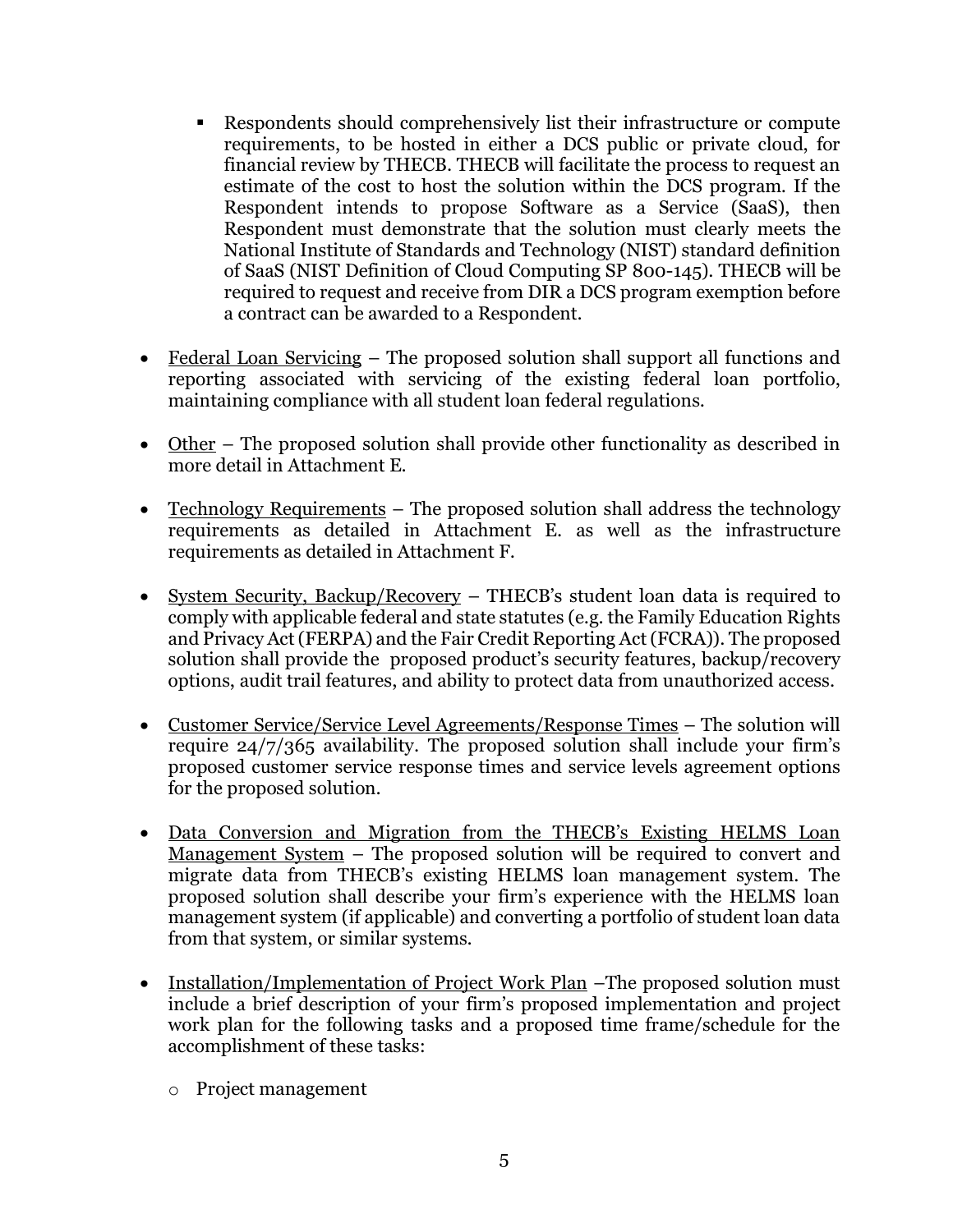- o Gap Analysis
- o Infrastructure Setup
- o Installation
- o Configuration
- o Data Conversion from Existing HELMS Loan Management System
- o Web Interface Design/Implementation
- o Staff Training
- o Testing
- o User Acceptance
- o Customer Support when solution "Goes Live"
- Training and Documentation The proposed solution must briefly describe your firm's proposed training plan (costs, duration, etc.) and documentation to be provided upon implementation of the solution for the following:
	- o THECB System Administrators
	- o THECB Loan Operations Staff, certain Office of the Attorney General Staff in Student Loan Collections, and appropriate THECB technical Information Solutions and Services staff
	- o Ongoing technical support for the duration of the contract and optional extensions
	- o Annual training classes
	- o Training manuals/documentation
- Firm Information, Background/References/Staff Please provide information regarding the following:
	- o Corporate Structure
	- o Key Staff
	- o Years in Business
	- o Number of clients using proposed solution
	- o References Please provide contact information for three clients currently using your firm's proposed solution
	- o Name, title, email, and phone of the person authorized to negotiate the contract on behalf of the organization
	- o Name, title, email, and phone of person to be Project Manager
	- o Names and titles of proposed Project Team members
	- o Liability Coverage/Proof of Insurance Firms selected for demonstration of product will be required to provide proof of coverage
	- o Contingency plans for THECB access to software and data in the event that your firm is no longer in business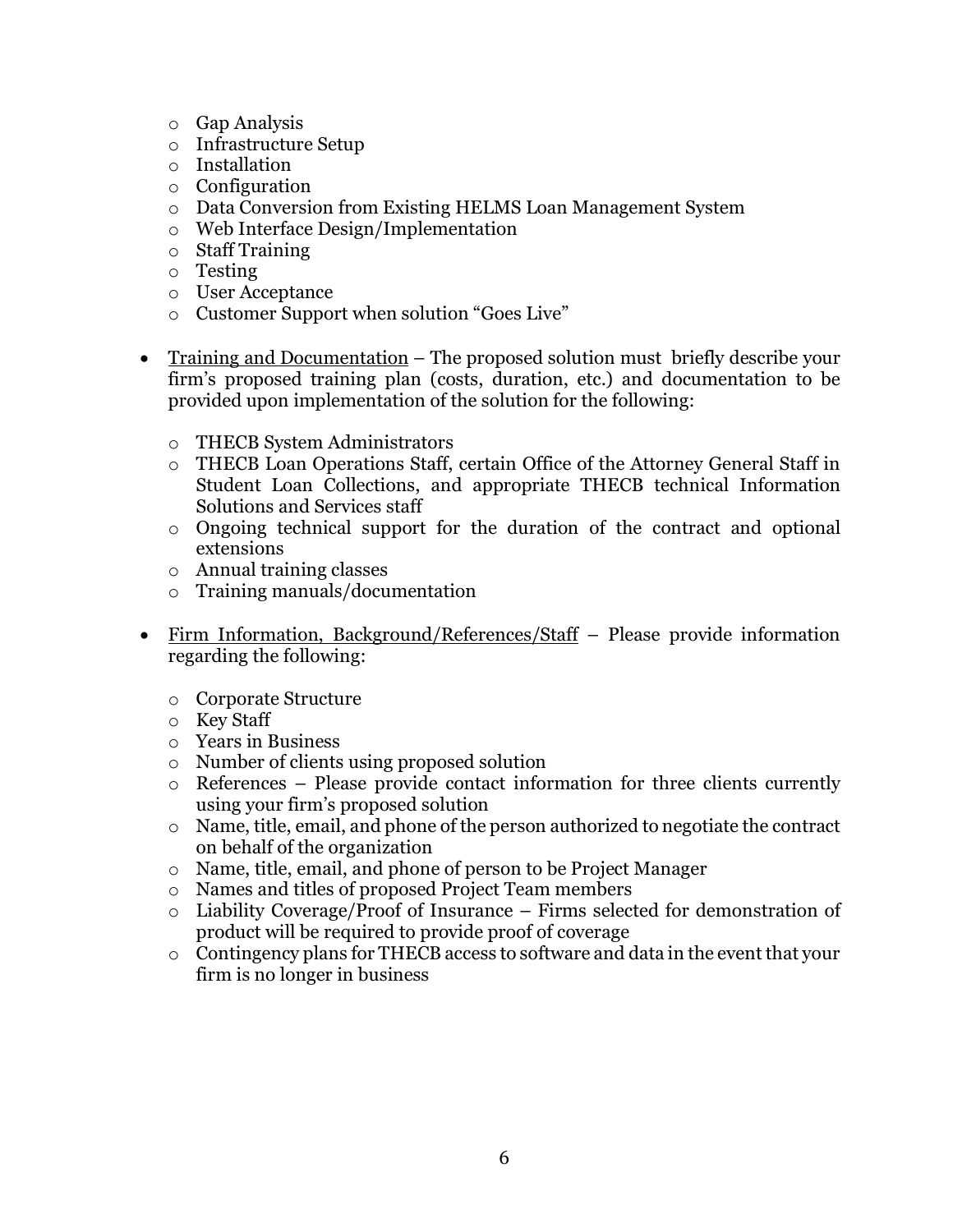- Proposed Costs/Fees Please provide your firm's proposed costs for the following licenses/services:
	- o Annual Software License
		- Is licensing fee dependent on loan portfolio size?
		- If yes, please describe
	- o Software Maintenance
	- o Gap Analysis
	- o Installation, Configuration, and Conversion
		- Project Management
		- Software Customization/Programming/Reports
		- **Interfaces**
		- **Testing**
		- System Admin Training
		- **Training for THECB staff**
		- Other (Please list)
	- o Total Proposal Cost
- Billing Methodology Please describe your firm's proposed contract term and optional extensions. Please also provide your firm's proposed billing/invoicing methodology (upfront, quarterly, annual, etc.).
- Additional Information: Any proposed software solutions requiring standalone servers will be required to obtain such servers through the Department of Information Resources (DIR) Data Center Services contract with Xerox. *See* DIR website for more information.

## <span id="page-8-0"></span>**4.0 Payment and Pricing Terms**

#### <span id="page-8-1"></span>**4.01 Payment Terms and Award Summary**

Contractors will be reimbursed for services rendered or deliverables completed. The Contractor will submit invoices to THECB that detail the itemized associated costs of the services rendered or deliverables completed.

To the extent the Awarded Contractor is not a Texas state agency, THECB will make payments for services in accordance with the Texas Prompt Payment Laws, Texas Government Code §§ 2251.001-.055. If the Awarded Contractor is a Texas state agency, THECB will make payments for services in accordance with the Interagency Cooperation Act, Texas Government Code §§ 771.001-.010.

The Awarded Contractor agrees not to begin or provide any services until issuance of a Contract by THECB. THECB does not guarantee a specific compensation to the Awarded Contractor throughout the term of the Contract. The Awarded Contractor is not guaranteed minimum compensation.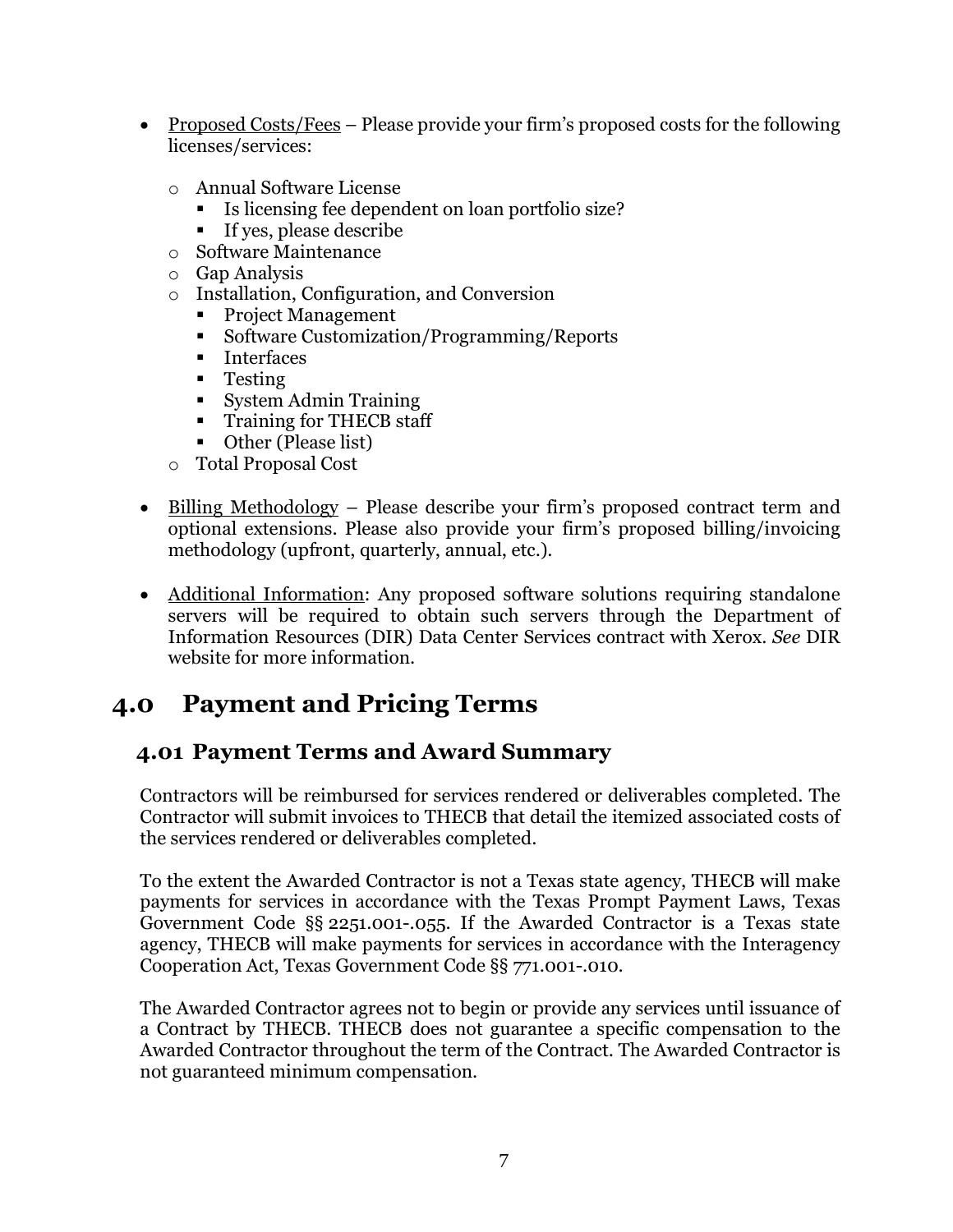THECB will not apply for credit nor will THECB prepay. THECB shall pay, subject to the terms of the Texas Prompt Payment Laws, upon the receipt of a properly submitted invoice after all goods and services have been received.

THECB shall award the Contract to the most qualified Respondent(s) successfully meeting the criteria and conditions as outlined in this RFO.

## <span id="page-9-0"></span>**4.02 Adding New Services to the Contract After Award**

Following the Contract award, additional services of the same general category that could have been encompassed in the award of this Contract, and that are not already on the Contract, may be added. A formal written request may be sent to Awarded Contractor(s) to provide a Proposal on the additional services, and Contractor(s) shall submit Proposals to THECB as instructed. All prices are subject to negotiation with a Best and Final Offer.

THECB may accept or reject any or all Proposals and may issue a separate RFO or IFB (Invitation for Bid) for the services after rejecting some or all the Proposals. The services covered under this provision shall conform to the terms, conditions, specifications, and requirements as outlined in the request.

# <span id="page-9-1"></span>**5.0 Contract Term and Termination**

The Contract shall commence upon the execution of a Contract by THECB with the Awarded Contractor(s) and shall automatically expire four (4) years from the date of execution with options for renewal at THECB's sole discretion for four (4) one-year optional renewal periods. The term of the Contract, including renewal periods, may not exceed eight (8) years.

Once a Contract is executed with the Contractor(s), this period will be referred to as the "Contract Term."

# <span id="page-9-2"></span>**6.0 Terms and Conditions**

See Attachment C, Anticipated Contract.

# <span id="page-9-3"></span>**7.0 Anticipated Schedule of Activities**

### <span id="page-9-4"></span>**7.01 Due Date for Proposals**

Respondents shall submit Proposals to THECB no later than the Proposal Due Date indicated in the Calendar of Events section below. Proposals submitted late will be rejected and will not be considered for evaluation.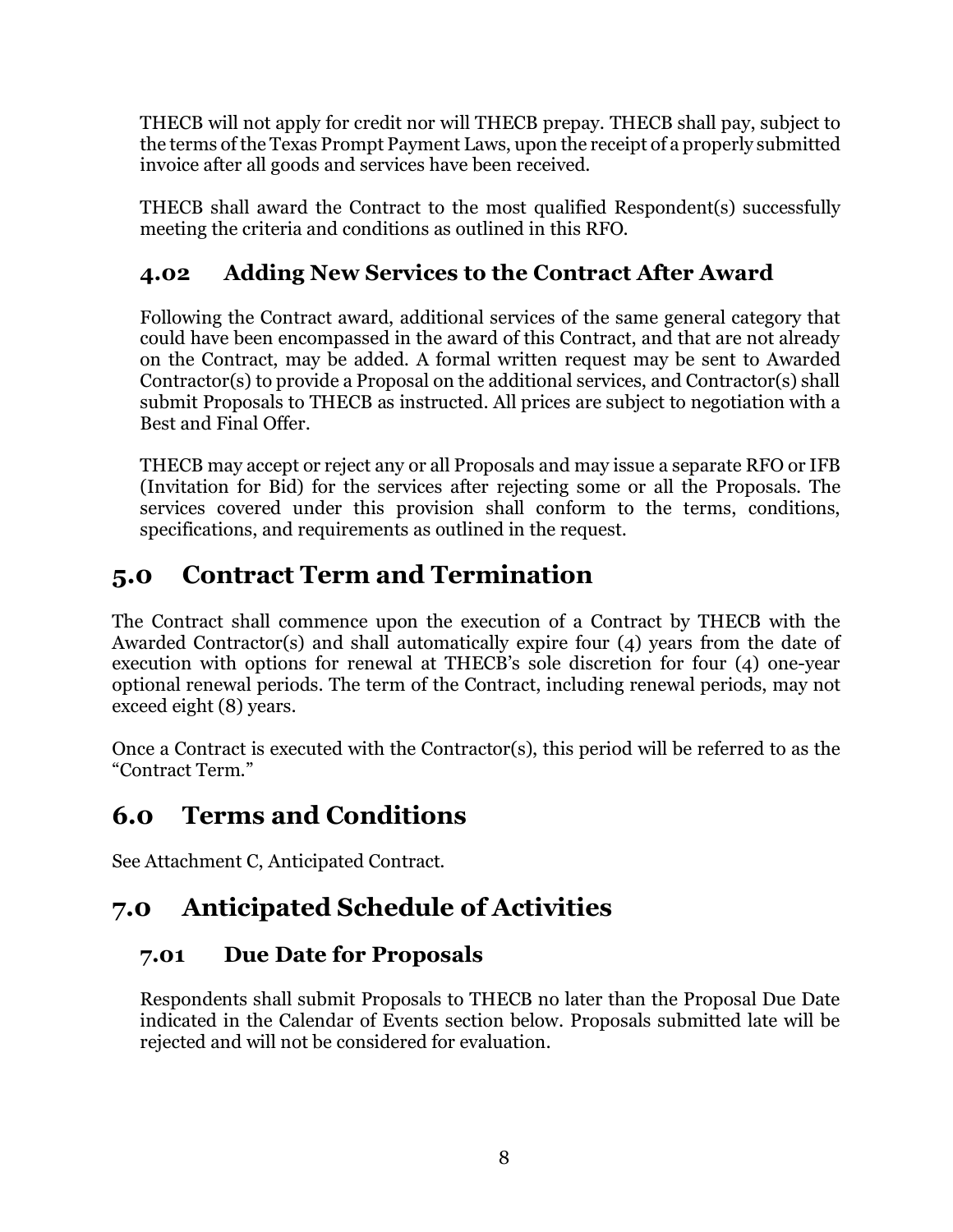#### <span id="page-10-0"></span>**7.02 Calendar of Events**

The solicitation process for this RFO will proceed according to the schedule below. THECB reserves the right to revise this schedule or any portion of this RFO by published Addendum on the Electronic State Business Daily (ESBD) and THECB's website.

| <b>EVENT</b>                                      | <b>DEADLINE</b>                        |
|---------------------------------------------------|----------------------------------------|
| Publication of RFO on the ESBD and   July 1, 2021 |                                        |
| THECB's website                                   |                                        |
| Last Day to Submit Written Questions              | July 30, 2021, by 11:30 p.m. CST/CDT   |
| <b>Response to Written Questions</b>              | <b>August 6, 2021</b>                  |
| Proposal Due Date and Time                        | August 16, 2021, by 11:30 p.m. CST/CDT |
| Post-Proposal                                     | September 2021                         |
| Interviews/Presentations, if required             |                                        |
| <b>Anticipated Contract Start Date</b>            | December 2021                          |

THECB will only accept written questions and requests for clarification via email to the Point of Contact listed below.

### <span id="page-10-1"></span>**7.03 Point of Contact**

Respondents shall direct all inquiries, written questions, requests for clarification, and communications concerning this RFO to the Point of Contact listed below. Inquiries and comments must reference RFO No. 781-1-24494.

Contact: Linda Natal Director, Contracts and Procurements Office of General Counsel Texas Higher Education Coordinating Board [eBids@highered.texas.gov](mailto:eBids@highered.texas.gov)

Questions submitted to THECB will be answered in accordance with the calendar of events above. THECB will post additional information, responses to written questions, RFO modifications, and addenda on the ESBD and THECB's website. It is the responsibility of interested parties to periodically check the ESBD and THECB's website for updates to the RFO prior to submitting a Proposal. Respondent's failure to periodically check the ESBD and THECB's website will in no way release the selected Contractor(s) from the requirements of "addenda or additional information" nor will any resulting additional costs to meet the requirements be allowed after award(s).

Please Note: Ms. Natal is the only permitted point of contact. Contact or attempted contact with other THECB employees, including Commissioners and their staff, may result in a Respondent's immediate disqualification.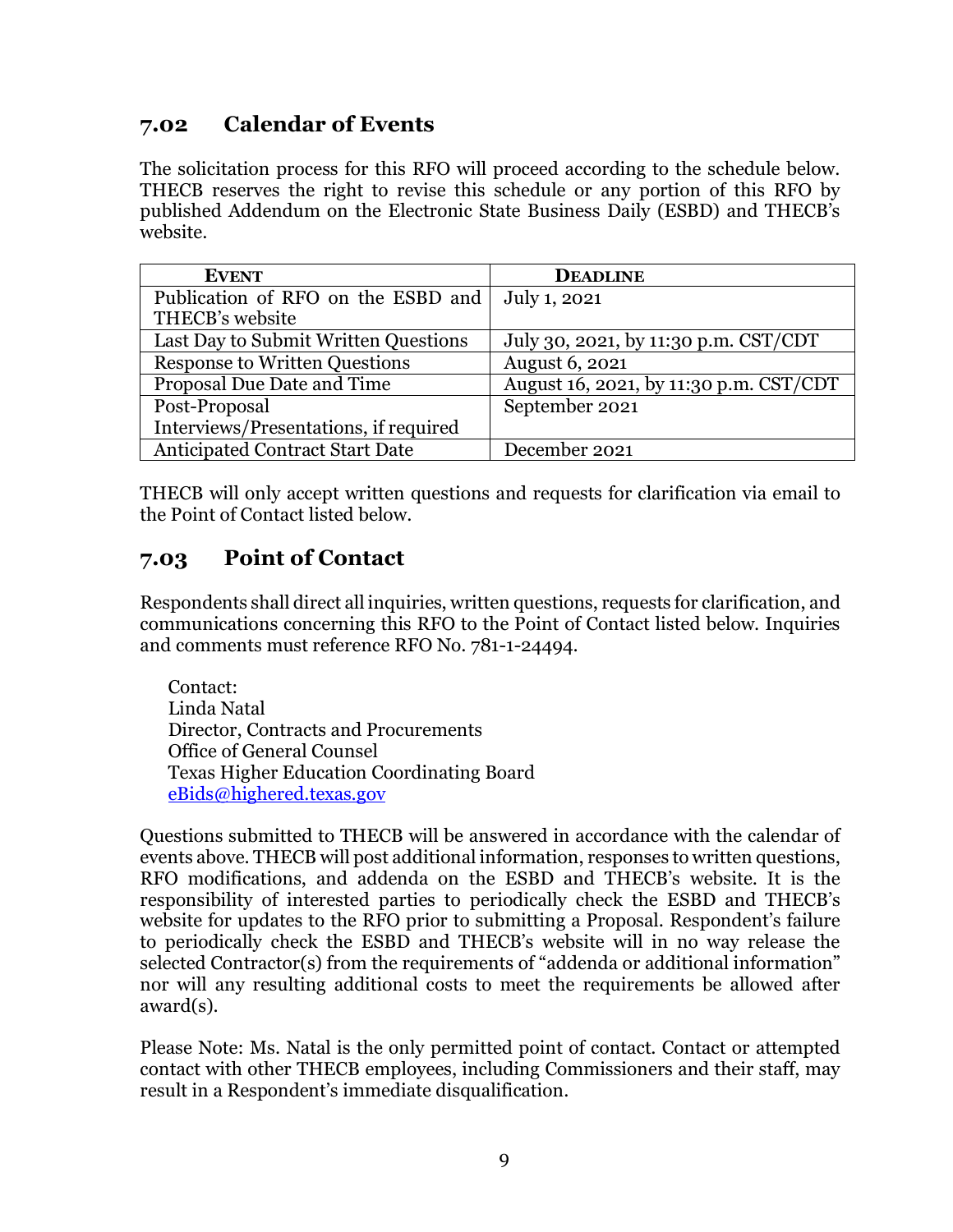All THECB responses must be in writing to be binding. Any information THECB deems to be important and of general interest or which modifies requirements of the RFO shall be provided in the form of an addendum to the RFO on the ESBD and THECB's website.

# <span id="page-11-0"></span>**8.0 Proposal Format and Content (Required)**

#### <span id="page-11-1"></span>**8.01 Solicitations Attachments**

This RFO also includes the following attachments, which are posted on the ESBD and THECB's website:

Attachment A: Execution of Proposal (Required), including the following:

- 1. Respondent Information
- 2. Texas Family Code § 231.006(c)
- 3. Texas Government Code § 669.003
- 4. Preferences
- 5. Exceptions to Terms and Conditions
- 6. Respondent Acknowledgement
- 7. Signature

Attachment B: HUB Subcontracting Plan (Required)

Attachment C: Anticipated Contract (for reference only)

Attachment D: Conflict of Interest Disclosure Statement (Required)

Attachment E: Staff Recommended Features

Attachment F: Data Center Services (DCS) Infrastructure Requirements

## <span id="page-11-2"></span>**8.02 Organization of the Proposal for Submission**

Proposals shall include all required attachments and certifications and be in the format described herein. THECB will not accept attachments and certifications submitted after the proposal deadline. Failure to submit all required information shall make the Proposal nonresponsive and thus disqualified from consideration. Respondents are solely responsible for thoroughly understanding this RFO and its attachments. Any questions concerning this RFO should be directed to the Point of Contact by the Deadline for Submitting Questions identified in Section 7.02. Respondent is cautioned to pay particular attention to the clarity and completeness of its Proposal. Respondent is solely responsible for its Proposal and all documentation submitted.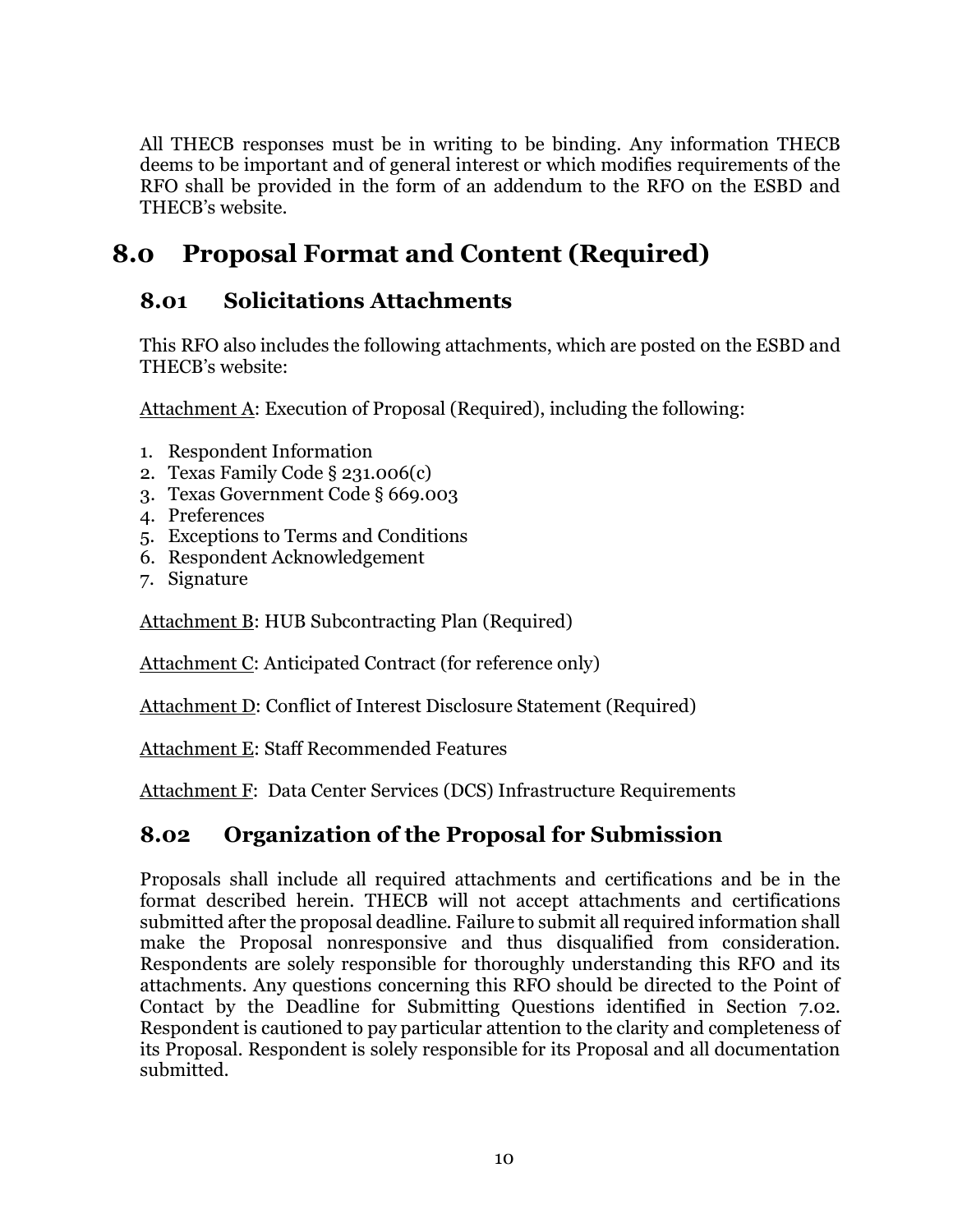Respondents shall be as precise, accurate, and succinct as possible. Respondents shall provide detailed descriptions of how they will fulfill each requirement. The clarity and completeness of a Proposal may be considered by the THECB evaluators.

**Respondents shall submit two files in Portable Document Format (PDF) as noted below.** No mailed, hand-delivered, or faxed Proposals will be accepted.

The first PDF shall contain responses to the following:

- 1. Scope of Work under Section 3.0 and all subsections of Section 3.0.
- 2. Qualifications;
- 3. Cost of the Project;
- 4. References.

Each Respondent shall provide at least three references, including contact information. THECB prefers references from clients for whom Respondent has performed similar work, including other state agencies. Do not use THECB or any individuals employed by THECB as a reference.

The second PDF shall contain the following:

- 1. Attachment A: Execution of Proposal All information on Attachment A is required to be completed.
- 2. Attachment B: HUB Subcontracting Plan  $-$  All information on Attachment B is required to be completed.

In compliance with Texas Government Code §§ 2161.001-.253, it is THECB's policy to promote and encourage contract and subcontract opportunities for State of Texas certified Historically Underutilized Businesses in all contracts. Eligible Respondents are encouraged to become State of Texas HUB certified, applications may be found at: [https://comptroller.texas.gov/purchasing/vendor/hub/.](https://comptroller.texas.gov/purchasing/vendor/hub/)

Definitions for State of Texas HUB certifiable businesses can be found in the Texas Administrative Code. [34 Tex. Admin. Code § 20.282.](https://texreg.sos.state.tx.us/public/readtac$ext.TacPage?sl=R&app=9&p_dir=&p_rloc=&p_tloc=&p_ploc=&pg=1&p_tac=&ti=34&pt=1&ch=20&rl=282)

A HUB Subcontracting Plan Form must be filled out and returned with the Proposal to be considered responsive. If the Proposal does not include a HUB Subcontracting Plan, it shall be rejected as a material failure to comply with advertised specifications. Please see the attached HUB Subcontracting Plan for further instructions which requires vendors to identify the specific areas intended for subcontracting.

Search the State of Texas HUB Database for HUB vendors by the NIGP class and item [here.](https://mycpa.cpa.state.tx.us/tpasscmblsearch/tpasscmblsearch.do) Additional minority and women owned business association resources are available for subcontracting notices are available on the Texas Comptroller's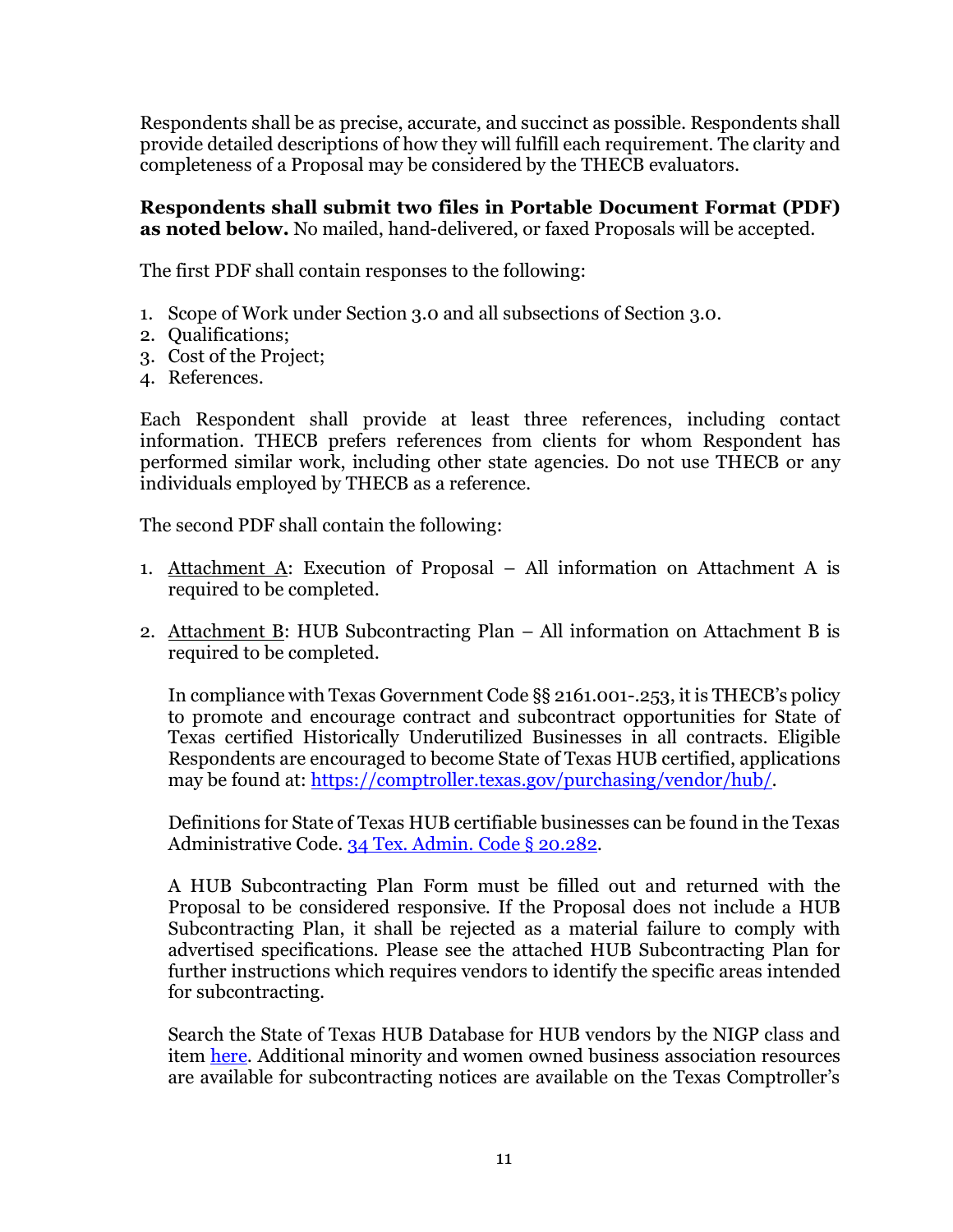[website.](https://comptroller.texas.gov/purchasing/vendor/hub/) Additional information and training regarding how to complete a HUB Subcontracting Plan can be found [here.](https://comptroller.texas.gov/purchasing/vendor/hub/forms.php)

Please note you must allow HUBs at least seven (7) working days to respond to your notice prior to your bid response submission to THECB.

- 3. Attachment C: Anticipated Contract (for reference only)
- 4. Attachment D: Conflict of Interest Disclosure Statement

The Conflict of Interest Disclosure Statement is required and must be attested to by an unsworn declaration. Respondents shall be neutral and impartial, shall not advocate specific positions to THECB. Respondents shall identify the extent, nature, and length of these relationships or engagements. Entities having a conflict of interest, as determined by THECB, will not be eligible for contract award.

If a Respondent does not have any known or potential conflict of interest, the Proposal should include such a statement. Failure to provide either a statement on potential conflicts of interest or a statement that no potential conflicts exist shall automatically disqualify Respondent.

This Conflict of Interest Disclosure Statement shall be signed by the highestranking officer of Respondent's entity having responsibility for vetting corporate conflicts of interest, e.g. a corporate Executive Vice President rather than the head of an operating or regional unit of the firm.

THECB will determine whether a conflict of interest or the perception of a conflict of interest exists from the perspective of a reasonable person uninvolved in the matters covered by the resulting contract. THECB is the sole arbiter of whether a conflict or the appearance of a conflict of interest exists.

THECB encourages Respondents to provide complete disclosure of matters that might be considered a conflict of interest. Completeness of disclosure may be a factor in evaluating Proposals.

Each Respondent must also address how Respondent intends to ensure that no interest arising or potentially arising as a result of its activities or those of its parent, affiliate, or other related entity shall conflict with Respondent's duty should it be selected to provide these services.

THECB may not enter a contract with a person it has been employed within the past twelve (12) months. Persons who have been employed by THECB or by another state agency in Texas more than twelve (12) months but fewer than twentyfour (24) months ago shall disclose in the Proposal the nature of previous employment with the state agency and the date the employment ended.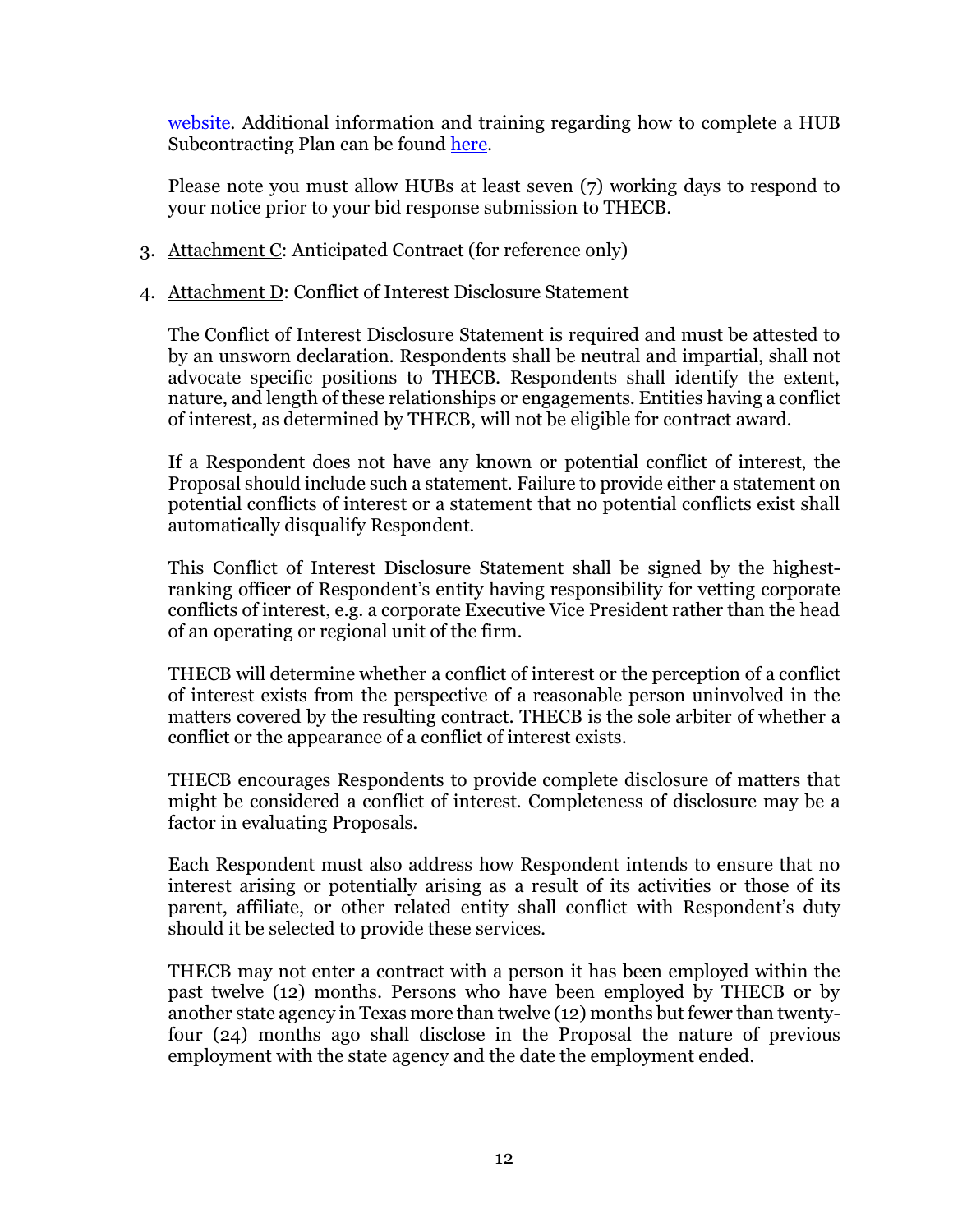NOTE: THECB, as a state agency, is prevented by the Texas Constitution from indemnifying a Respondent. Respondent is discouraged from including a term in its Proposal that requires THECB to indemnify it. Such a term may result in the Proposal being deemed nonresponsive.

5. Transmittal Letter: Respondent shall provide a Transmittal Letter addressed to the Point of Contact that identifies the person or entity submitting the Proposal and includes a commitment by that person or entity to provide the services required by THECB through this RFO and the Anticipated Contract.

The Transmittal Letter must be signed by a person legally authorized to bind Respondent. The letter must specifically identify that the Proposal is in reference to THECB's RFO for Student Loan Management and Origination System. The letter must state, "The Proposal enclosed is binding and valid at the discretion of THECB."

Additionally, the Transmittal Letter shall indicate that the Proposal is good for one hundred twenty (120) days. The letter must also include "full acceptance of the terms and conditions described in this Request for Offers, including as detailed in the Anticipated Contract."

Any exceptions to this RFO and the Anticipated Contract must be specifically noted in the letter. However, any exceptions may disqualify the Proposal from further consideration. If Respondent takes any exceptions to any provision of this RFO or the Anticipated Contract, these exceptions must be specifically and clearly identified by Section and Respondent's proposed alternative must also be provided. Respondent cannot take a "blanket exception" to the entire RFO or the Anticipated Contract. If any Respondent takes a "blanket exception" to this entire RFO or the Anticipated Contract or does not provide proposed alternative language, the Proposal may be disqualified from further consideration.

Any terms and conditions attached to a Proposal will not be considered unless specifically referred to in this RFO and Respondent's attachment of such terms and conditions to a Proposal may disqualify the Proposal.

Respondents are strongly encouraged to submit written questions during the inquiry period regarding any terms and conditions of this RFO or the Anticipated Contract.

The Proposal shall include all information required in this RFO. Respondent is solely responsible for thoroughly understanding the RFO and its attachments, exhibits, and forms. Questions should be directed to the Point of Contact by the Deadline for Submitting Questions. Respondent is cautioned to pay particular attention to the clarity and completeness of its Proposal. Respondent is solely responsible for its Proposal and all documentation submitted.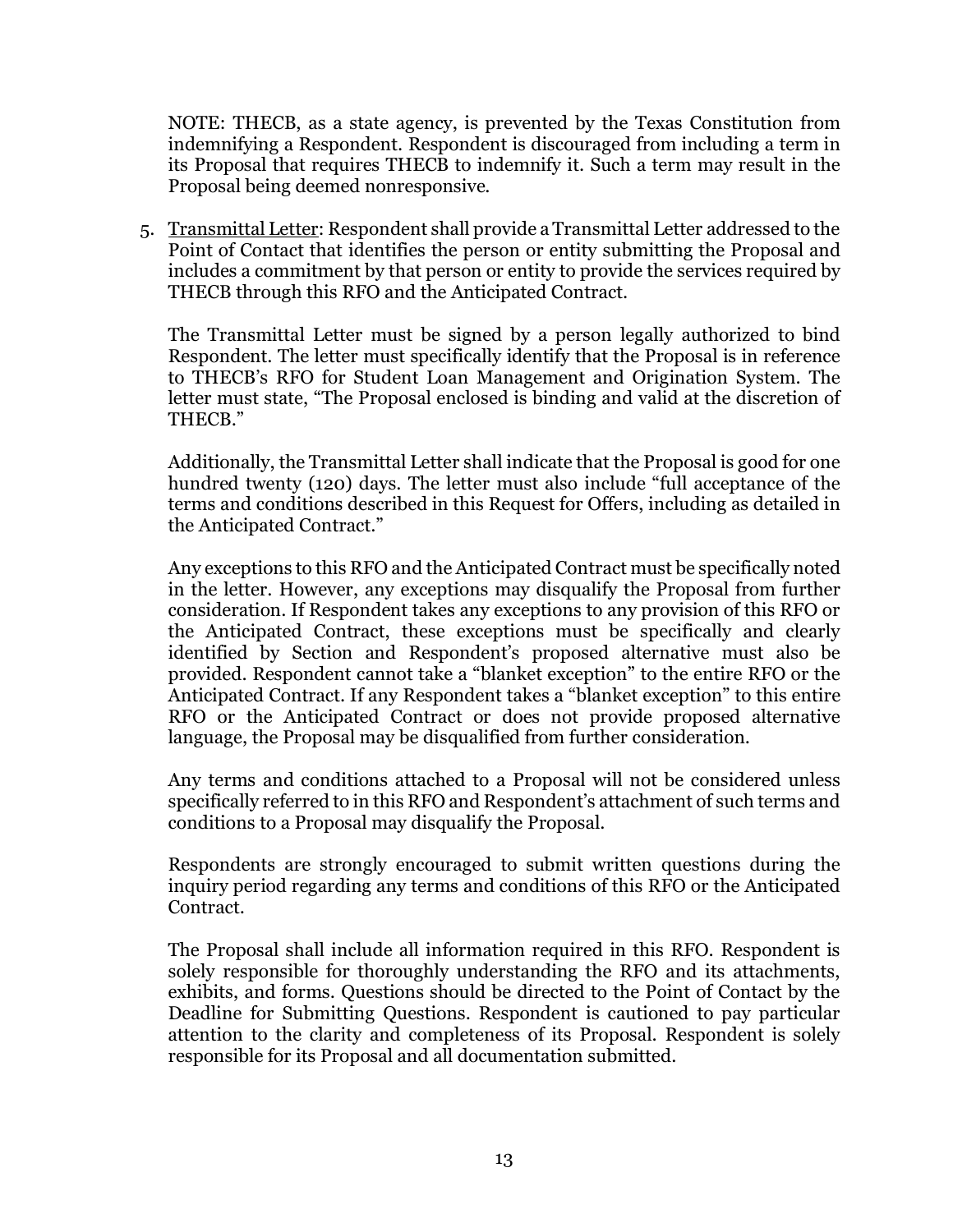Respondent shall be as precise, accurate, and succinct as possible. Respondent shall provide detailed descriptions of how they will fulfill each requirement. The clarity and completeness of a Proposal may be considered by the THECB evaluators.

# <span id="page-15-0"></span>**9.0 Proposal Submission**

Proposals must be submitted to the Point of Contact by an authorized representative via email to  $eBids@highered.tex$  prior to the deadline. The subject line of the email shall be entitled "Proposal Submitted for RFO No. 781-1-24494 – Student Loan Management and Origination System." The email submission should contain two files as noted in Section 8.0 above. THECB recommends a limit of 75 MB for each attachment. This may result in the sending of multiple emails to THECB for submission of all documentation contained in a Proposal. No mailed, hand-delivered, or faxed Proposals will be accepted.

THECB will not accept a Proposal submitted after the deadline. Failure to provide all required information shall make the Proposal nonresponsive and thus disqualified from consideration. THECB may reject a Proposal that fails to include required contents.

THECB will confirm receipt of the submitted Proposal via email. If a Respondent does not receive a confirmation from THECB, Respondent should contact the Point of Contact.

A Respondent may be required to provide proof of timely submission of the Proposal. THECB shall not be responsible for Proposals that are captured, blocked, filtered, quarantined, or otherwise prevented from reaching the proper destination server by THECB or Respondent's anti-virus or other security software.

THECB reserves the right to waive any minor or immaterial Proposal requirement noted in the submission process. Submission of Proposals confers no legal rights upon any Respondent.

# <span id="page-15-1"></span>**10.0 Proposal Evaluation**

## <span id="page-15-2"></span>**10.1 Evaluation and Award of Contract**

A Contract will be awarded by THECB to the Awarded Contractor(s) in response to this RFO.

THECB reserves the right to award Contract(s) without any negotiations and reserves the right to not make awards. Submission of a Proposal confers no rights on Respondent to an award or to a subsequent Contract if there is one. The issuance of this RFO does not guarantee that a Contract will ever be awarded. THECB reserves the right to withdraw the RFO entirely for any reason solely at THECB's discretion. An individual Proposal may be rejected if it fails to meet any requirements of this RFO.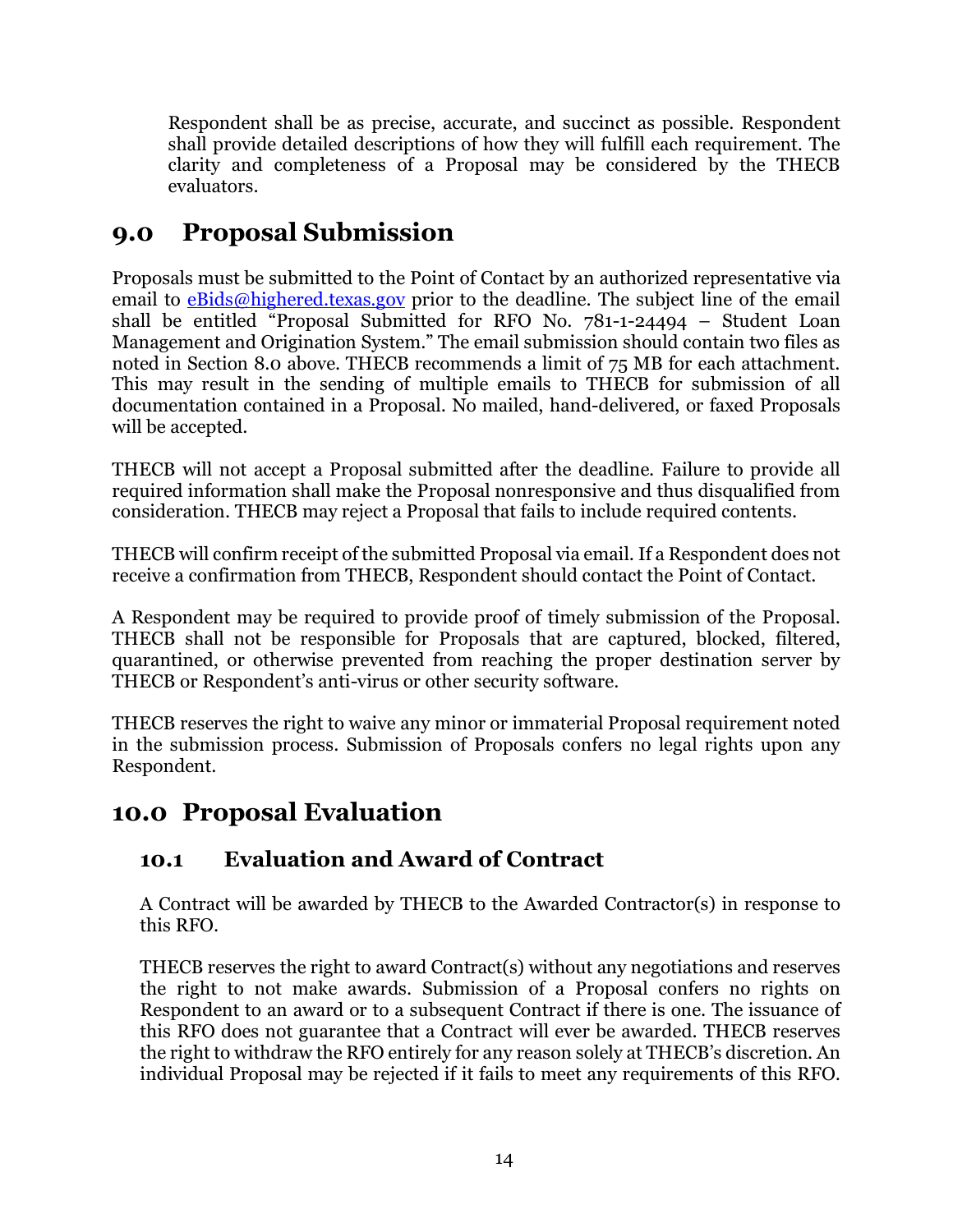THECB may seek clarification from Respondent at any time during the evaluation period, and failure to respond may be cause for rejection of a Proposal.

Upon execution of a Contract resulting from this RFO, the term "Respondent" shall have the same meaning as "Contractor." The Contractor agrees not to begin or provide services until issuance of a Contract by the THECB.

Respondent is strongly encouraged to provide its best price in its Proposal. THECB shall award a Contract(s) to the Respondent(s) whose Proposal is considered to be the best value to the state, as defined in Texas Government Code § 2155.074. Attachment C of this RFO represents the Anticipated Contract (along with its incorporated exhibits) which will be entered into with the Contractor(s) and lists the additional terms and conditions governing this RFO. THECB may make its award to Respondent(s) based on any combination, including, but not limited to line items or commodity groups that provide best value to the State.

The State of Texas may consider, at its option, alternative services for award which may not meet the full specifications, however, represent a best value to the State of Texas within the listed service classification.

Proposals will be evaluated by THECB employees and, if applicable, by other non-THECB employees who may be invited to assist as evaluators. Each evaluated Proposal will be reviewed and scored according to the table set out below.

| Criteria                                                                                  |  |  |
|-------------------------------------------------------------------------------------------|--|--|
| <b>Business Requirements</b>                                                              |  |  |
| Loan Origination                                                                          |  |  |
| Loan Account Servicing                                                                    |  |  |
| <b>Payment Processing</b>                                                                 |  |  |
| Reporting                                                                                 |  |  |
| Accounting                                                                                |  |  |
| Document Generation/Management                                                            |  |  |
| Debtor Identification and Location                                                        |  |  |
| Collections                                                                               |  |  |
| Litigation Tracking and Post Default Collections                                          |  |  |
| <b>Customer Portal</b>                                                                    |  |  |
| <b>Customer Portal for Borrowers and Cosigners</b>                                        |  |  |
| <b>Customer Portal for Institutions</b>                                                   |  |  |
| <b>Technology Requirements</b>                                                            |  |  |
| <b>Interfaces &amp; Import/Export Requirements</b>                                        |  |  |
| Technology Requirements (including Servers, DB Platform, Workstations, Etc.)<br>$\bullet$ |  |  |
| System Security, Backup/Recovery                                                          |  |  |
| Customer Service, Service Level Agreements/Response Times                                 |  |  |
| Data Conversion and Migration from HELMS                                                  |  |  |
| <b>Infrastructure Requirements (Attachment F)</b>                                         |  |  |
| <b>Installation &amp; Training</b>                                                        |  |  |

#### **Evaluation Criteria for each of the Proposal Components:**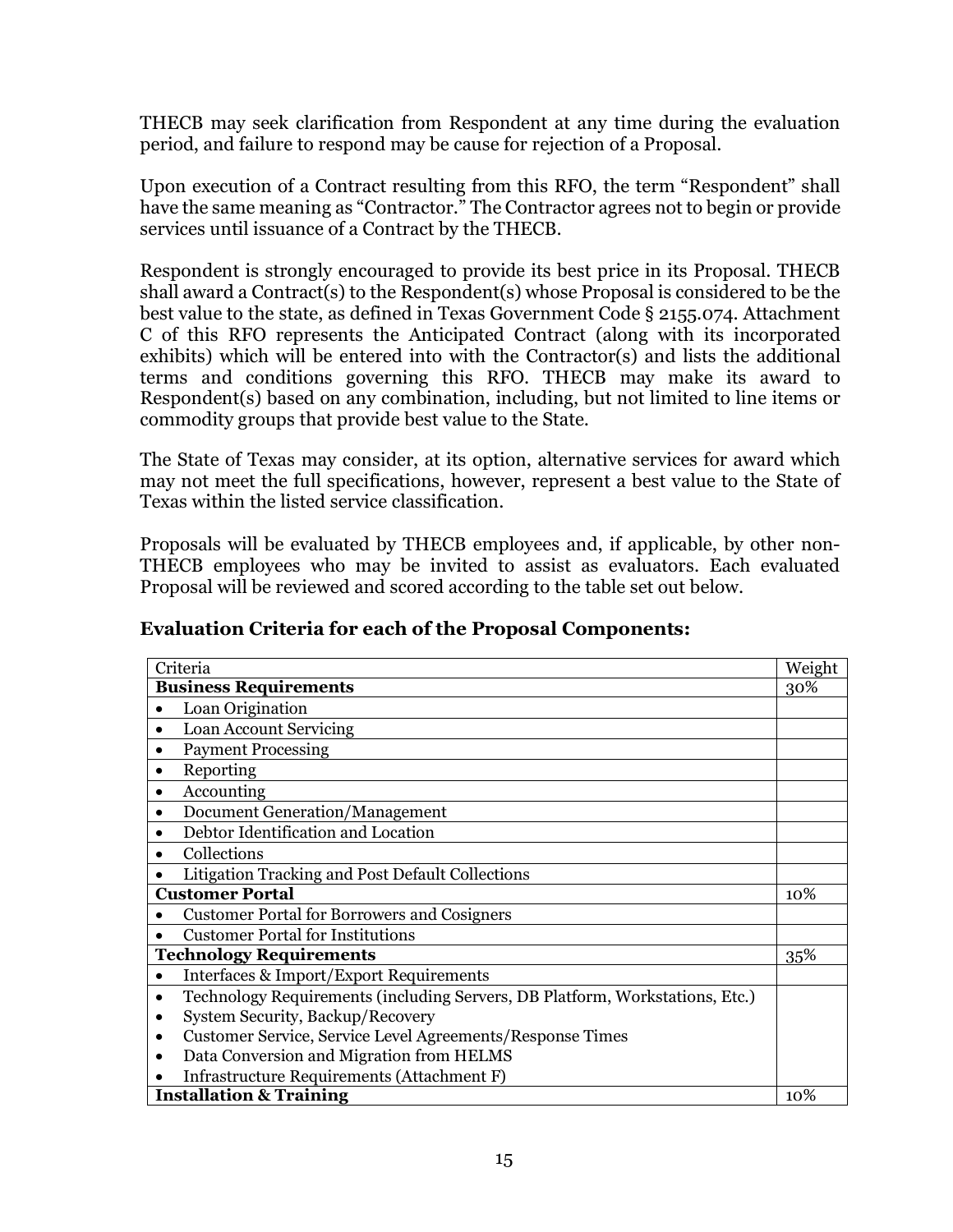| <b>Contract Cost &amp; Administration</b>          |  |  |
|----------------------------------------------------|--|--|
| • Firm Information – Background, References, Staff |  |  |
| • Proposed Costs/Fees                              |  |  |
| • Billing Invoicing – Contact Terms, Extensions    |  |  |
| TOTAL                                              |  |  |

In determining the best value, the THECB shall consider all the Evaluation Criteria in addition to the following factors:

- (1) Respondent should have experience in loan data conversions and migrations of size and scope similar to THECB's loan portfolio described herein.
- (2) The proposed solution's required servers, database platform, workstation requirements, etc. should have a low impact on the existing THECB IT infrastructure.
- (3) The project implementation plan should be thorough and realistic. Respondent should have a good understanding of the project and experience implementing solutions with other customers.
- (4) The proposed solution should provide training and documentation that is complete and thorough.
- (5) The Respondent's firm information, background, references, and staff should all indicate experience in student loan management. Respondent's references should provide positive feedback.
- (6) Respondent should propose price and ongoing fees that are competitive.
- (7) Respondent's exceptions, if any, to the Proposed Contract Terms and Optional Extensions are fair.
- (8) A Respondent's past performance will be measured based upon pass/fail criteria, in compliance with applicable provisions of Texas Government Code §§ 2155.074, 2155.075, 2156.007, 2157.003, and 2157.125. Respondents may fail this selection criterion for the following conditions:
	- Currently under a THECB Corrective Action Plan;
	- Repeated negative Vendor Performance Reports for the same reason;
	- A record of repeated non-responsiveness to Vendor Performance issues; or
	- A history of purchase orders or other contracts that have been cancelled in the previous twelve (12) months for non-performance (e.g. late delivery, etc.).

THECB may conduct reference checks with other entities, in addition to those provided as references by Respondent, regarding past performance. In addition to evaluating performance through the Vendor Performance Tracking System, THECB may examine other sources of vendor performance including, but not limited to, notices of termination, cure notices, assessments of liquidated damages, litigation, audit reports, and non-renewals of Contracts. Such sources of vendor performance may include any governmental entity, whether an agency or political subdivision of the State of Texas, another state, or the Federal government. Further, THECB may initiate such examinations of vendor performance based upon media reports. Any such investigations shall be at the sole discretion of THECB, and any negative findings, as determined by THECB, may result in non-award to the Respondent.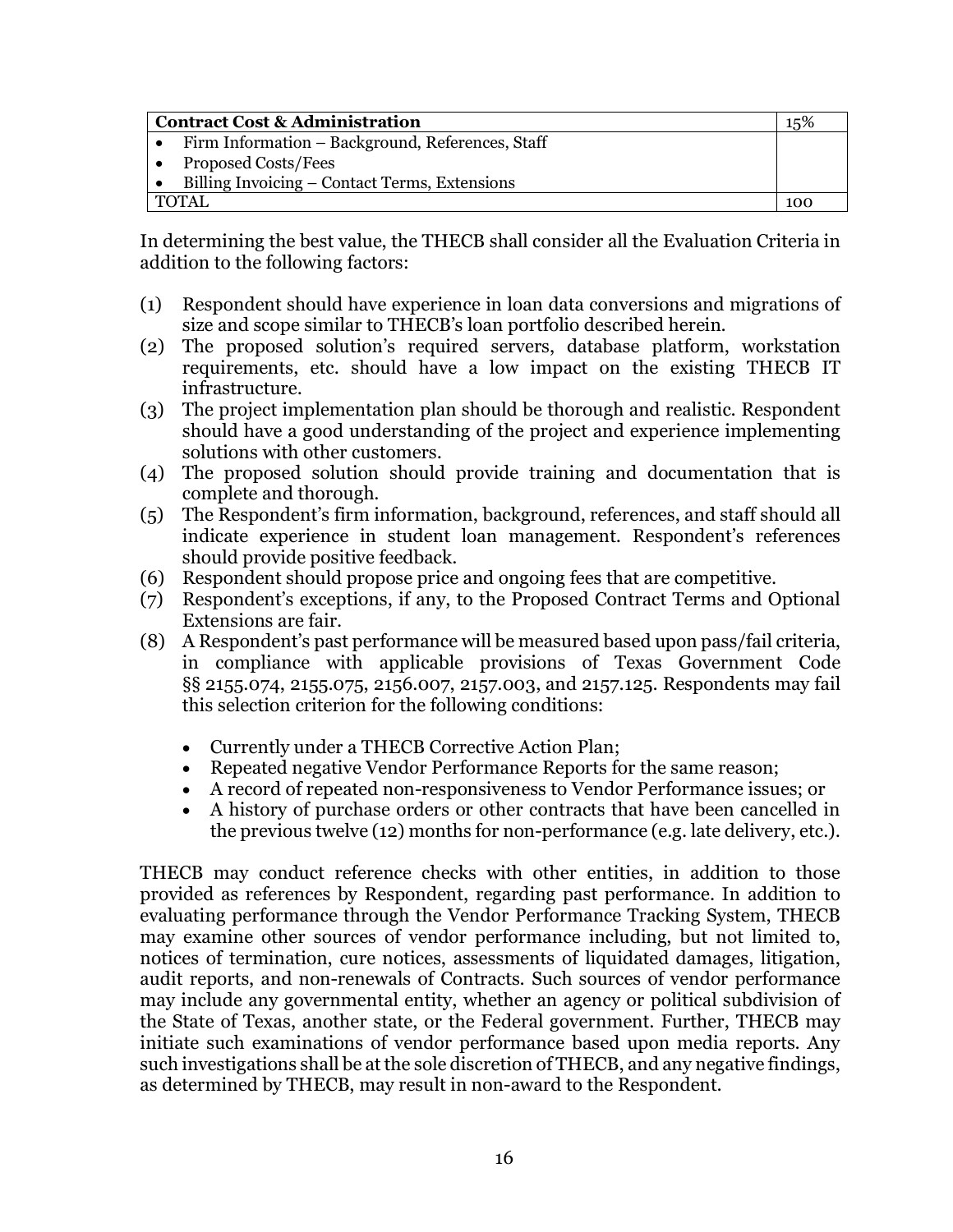THECB's evaluation team will begin proposal evaluation as soon as practicable after the submission deadline. Evaluation team members will score each Proposal individually using the criteria stated above. After ranking each Proposal, the evaluation team will meet and discuss the Proposals. The evaluation team may pose clarifying questions of or ask for best and final offers from the highest-ranking Respondents. The evaluation team may rank the Proposals again following questions, requests for best and final offers, or oral presentations/discussion sessions and will make a recommendation for selection or a recommendation to take further action.

THECB will begin contract negotiations shortly after notification. The successful Respondent may offer changes to these terms or additional terms in their Proposal, but THECB may reject them. The Parties will negotiate a final schedule for performance that will be incorporated into the final contract.

THECB will notify each Respondent of the final action taken upon execution of a contract with the selected Respondent.

## <span id="page-18-0"></span>**10.2 Multiple Awards**

THECB may award multiple Contracts from this solicitation. Respondents providing the best value to the State for each NIGP group description may be chosen as the State's primary or "best value vendor" for that group. Additional Respondents may be awarded Contracts at the sole discretion of THECB in order to provide alternate resources for meeting the requirements of the requested services.

# <span id="page-18-1"></span>**11.0 Additional Instructions**

## <span id="page-18-2"></span>**11.01 Accuracy of the Proposal**

Respondent's Proposal shall be true and correct and shall contain no cause for claim of omission or error. Proposals may be withdrawn in writing at any time prior to the submittal deadline.

## <span id="page-18-3"></span>**11.02 Cost of Submitting the Proposal**

THECB will not reimburse Respondent for any cost related to its Proposal. Respondent is responsible for any expense related to the preparation and submission of its Proposal.

### <span id="page-18-4"></span>**11.03 Public Information Act Disclosures**

THECB is a government agency subject to the Texas Public Information Act (PIA), Texas Government Code §§ 552.001-.376. The Proposal and other information submitted to THECB by Respondent are subject to release as public information. The Proposal and other submitted information shall be presumed to be subject to disclosure unless a specific exception applies to disclosure under the PIA. If it is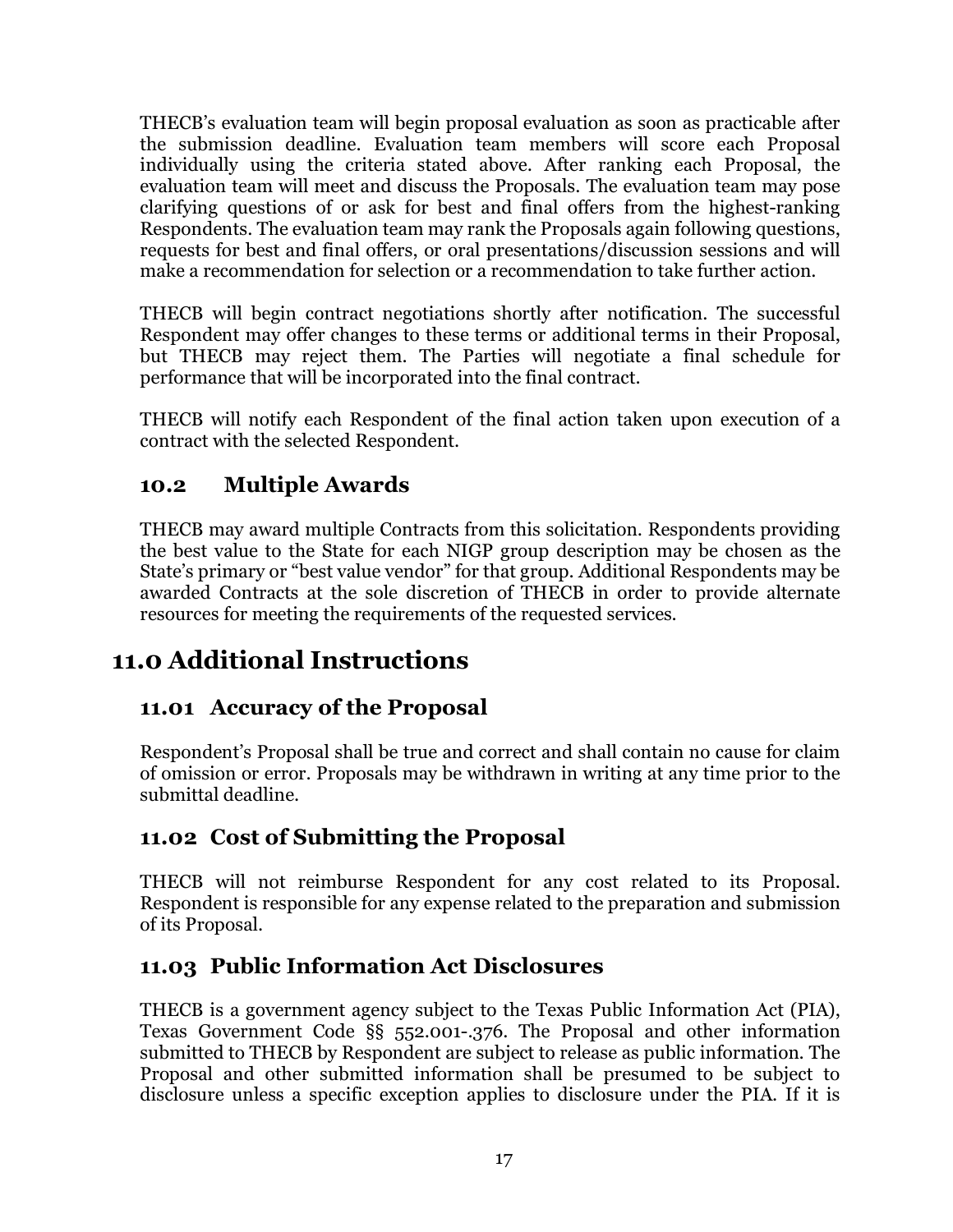necessary for Respondent to include proprietary or otherwise confidential information in its Proposal or other submitted information, Respondent must clearly label that proprietary or confidential information and identify the specific PIA exception that applies to disclosure. Merely making a blanket claim that the entire Proposal is protected from disclosure because it contains some proprietary information is not acceptable and shall make the entire Proposal subject to release under the PIA. In order to trigger the process of seeking an Attorney General Opinion on the release of proprietary or confidential information, the specific provisions of the Proposal that are considered by Respondent to be proprietary or confidential must be clearly labeled as described above. Any information which is not clearly identified as proprietary or confidential shall be deemed to be subject to disclosure pursuant to the PIA. Respondent is required to make any information created or exchanged with the State pursuant to the solicitation or contract, and not otherwise excepted from disclosure under the PIA, available in a format that is accessible by the public at no additional charge to the State.

Respondent, by submitting a Proposal, shall thereby be irrevocably deemed to have fully indemnified and agreed to defend THECB from any claim of infringement in the intellectual rights of Respondent or any third party for any materials appearing in the Proposal.

#### <span id="page-19-0"></span>**11.04 Working Paper Access and Retention**

Respondent shall, upon request, provide the internal auditor and the State Auditor's Office access to all relevant data relating to the cost incurred under this agreement. Respondent understands that acceptance of state funds under this agreement acts as acceptance of the authority of the State Auditor's Office, or any successor agency, to audit or investigate the expenditure of state funds under this agreement. Respondent further agrees to cooperate fully with the State Auditor's Office or its successor, including providing all records requested. Respondent will ensure that this clause concerning authority to audit state funds received indirectly by subcontracts through Respondent and the requirement to cooperate is included in any subcontract it awards. The State Auditor's Office shall receive a copy of the executed contract.

All working papers and reports must be retained at the auditor's expense, in accordance with Government Auditing Standards, unless the auditor is notified in writing by THECB of the need to extend the retention period. The auditor is required to make working papers available, upon request, to THECB and all parties designated by the federal and state government or by THECB as part of an audit quality review process. Specifically, the State Auditor's Office shall have access to all working papers related to audits conducted. And, the State Auditor's Office shall have access to all draft and final reports and memoranda of discussions with agency management.

In addition, the auditor shall respond to the reasonable inquiries of successor auditors and allow successor auditors to review working papers relating to matters of continuing accounting significance.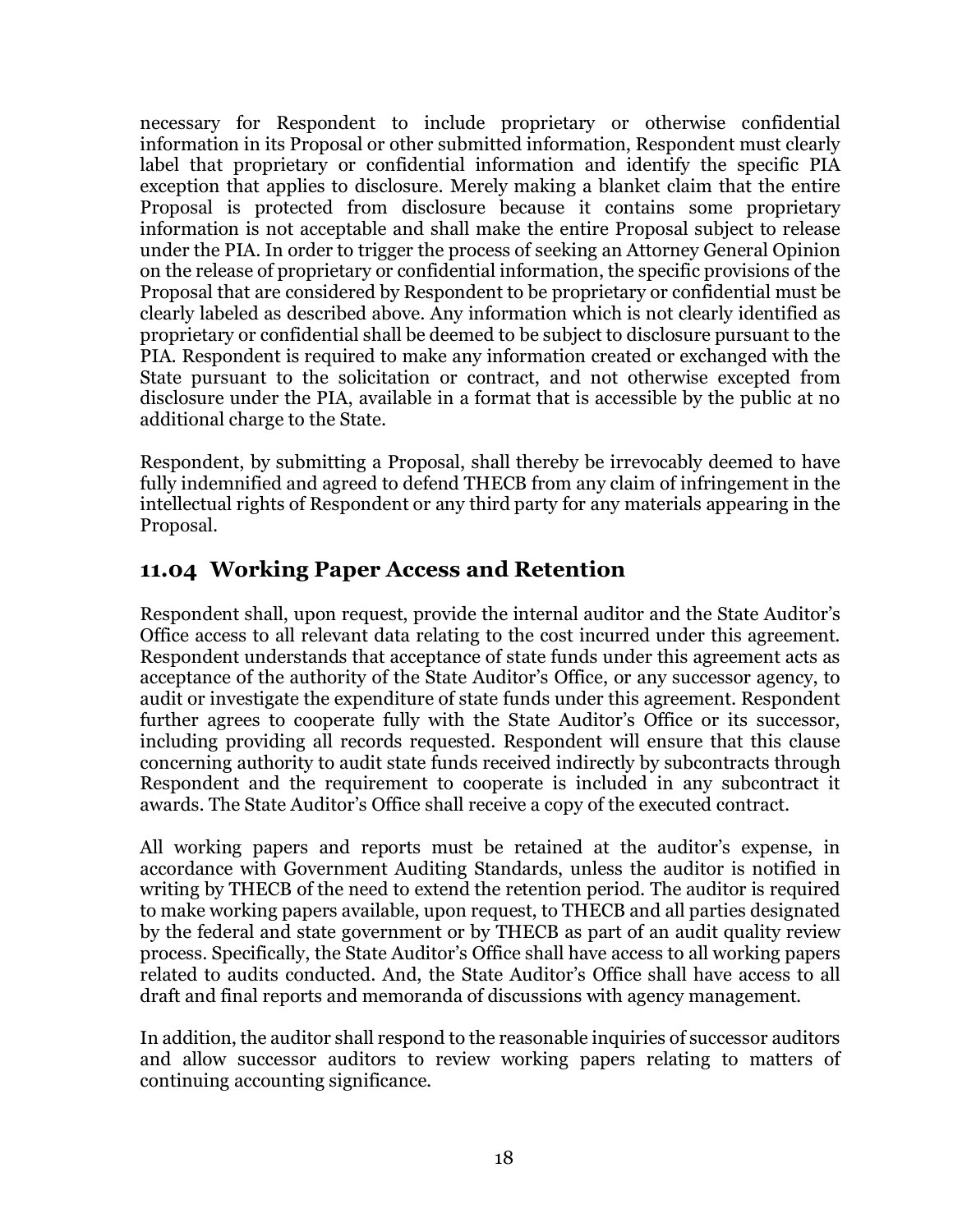#### <span id="page-20-0"></span>**11.05 Irrevocability of the Proposal**

The Proposal is irrevocable for ninety (90) calendar days following the Proposal Opening Date and Time identified in this RFO. This period may be extended at THECB's request with Respondent's written agreement.

#### <span id="page-20-1"></span>**11.06 Affirmations and Required Clauses**

**Anti-trust Affirmation**. Respondent represents and warrants that, in accordance with Texas Government Code § 2155.005, neither Respondent nor the firm, corporation, partnership, or institution represented by Respondent, or anyone acting for such a firm, corporation or institution has (1) violated any provision of the Texas Free Enterprise and Antitrust Act of 1983, Texas Business and Commerce Code Chapter 15, or the federal antitrust laws, or (2) communicated directly or indirectly the contents of its Response to any competitor or any other person engaged in the same line of business as Respondent.

**Assignment**. Respondent shall not assign its rights under any contract awarded as a result of this Request for Offers or delegate the performance of its duties under the contract without prior written approval from THECB. Any attempted assignment in violation of this provision is void and without effect.

**Buy Texas**. To the extent applicable, in accordance with Texas Government Code § 2155.4441, Respondent agrees that during the performance of a contract for services it shall purchase products and materials produced in Texas when they are available at a price and time comparable to products and materials produced outside this state.

**Texas Bidder Affirmation**. Respondent certifies that if a Texas address is shown as the address of the Respondent on this Response, Respondent qualifies as a Texas Bidder as defined in Texas Government Code § 2155.444(c)(2).

**Excess Obligations Prohibited**. Any contract awarded as a result of this Request for Offers is subject to termination or cancellation, without penalty to THECB, either in whole or in part, subject to the availability of state funds.

**Executive Head of a State Agency**. In accordance with Texas Government Code § 669.003, relating to contracting with the executive head of a state agency, Respondent certifies that it is not (1) the executive head of THECB, (2) a person who at any time during the four years before the date of the contract was the executive head of THECB, or (3) a person who employs a current or former executive head of THECB.

**Financial Participation Prohibited**. Pursuant to Texas Government Code § 2155.004(a), Respondent certifies that neither Respondent nor any person or entity represented by Respondent has received compensation from THECB for participating in the preparation of the specifications for this solicitation. Respondent certifies that the individual or business entity named in the Response or contract is not ineligible to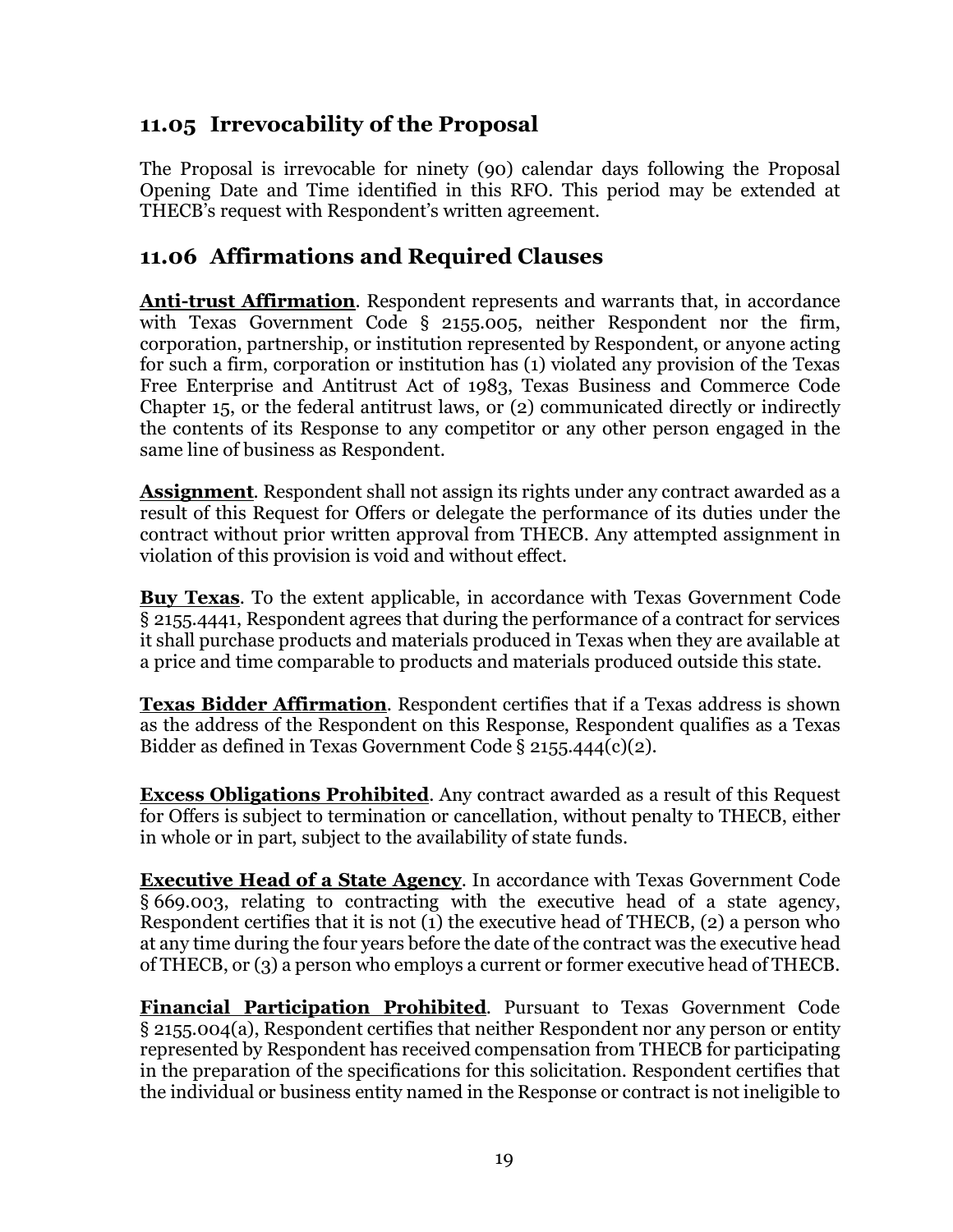receive the specified contract and acknowledges that the contract may be terminated, and payment withheld if this certification is inaccurate.

**Dealings with Public Servants Affirmation**. Respondent has not given, offered to give, nor intends to give at any time hereafter any economic opportunity, future employment, gift, loan, gratuity, special discount, trip, favor, or service to a public servant in connection with the submitted Proposal.

**Excluded Parties**. Respondent certifies that it is not listed on the federal government's terrorism watch list as described in Executive Order 13224.

**Foreign Terrorist Organizations**. Respondent represents and warrants that it is not engaged in business with Iran, Sudan, or a foreign terrorist organization as prohibited by Texas Government Code § 2252.152.

**False Statements**. Respondent represents and warrants that all statements and information prepared and submitted in its Proposal are current, complete, true, and accurate. Submitting a Proposal with a false statement or material misrepresentation made during the performance of a contract is a material breach of contract and may void the submitted Proposal and any resulting contract.

**Suspension and Debarment**. Respondent certifies that it and its principals are not suspended or debarred from doing business with the state or federal government as listed on the State of Texas Debarred Vendor List maintained by the Texas Comptroller of Public Accounts and the System for Award Management (SAM) maintained by the General Services Administration.

**Child Support.** Pursuant to Texas Family Code § 231.006(d) regarding child support, Respondent certifies that the individual or business entity named in this Proposal is not ineligible to receive the specified payment and acknowledges that this contract may be terminated and payment may be withheld if this certification is inaccurate. Furthermore, any bidder subject to Texas Family Code § 231.006 must include names and Social Security numbers of each person with at least 25% ownership of the business entity submitting the bid. This information must be provided prior to award.

**Debts and Delinquencies**. Respondent agrees that any payments due under this contract will be applied towards any debt or delinquency, including but not limited to delinquent taxes and child support, that is owed to the State of Texas.

**Dispute Resolution**. The dispute resolution process provided for in Texas Government Code Chapter 2260 must be used to attempt to resolve any dispute arising under a contract awarded pursuant to this Request for Offers.

**Governing Law and Venue**. Any contract awarded as a result of this Request for Offers shall be governed by and construed in accordance with the laws of the State of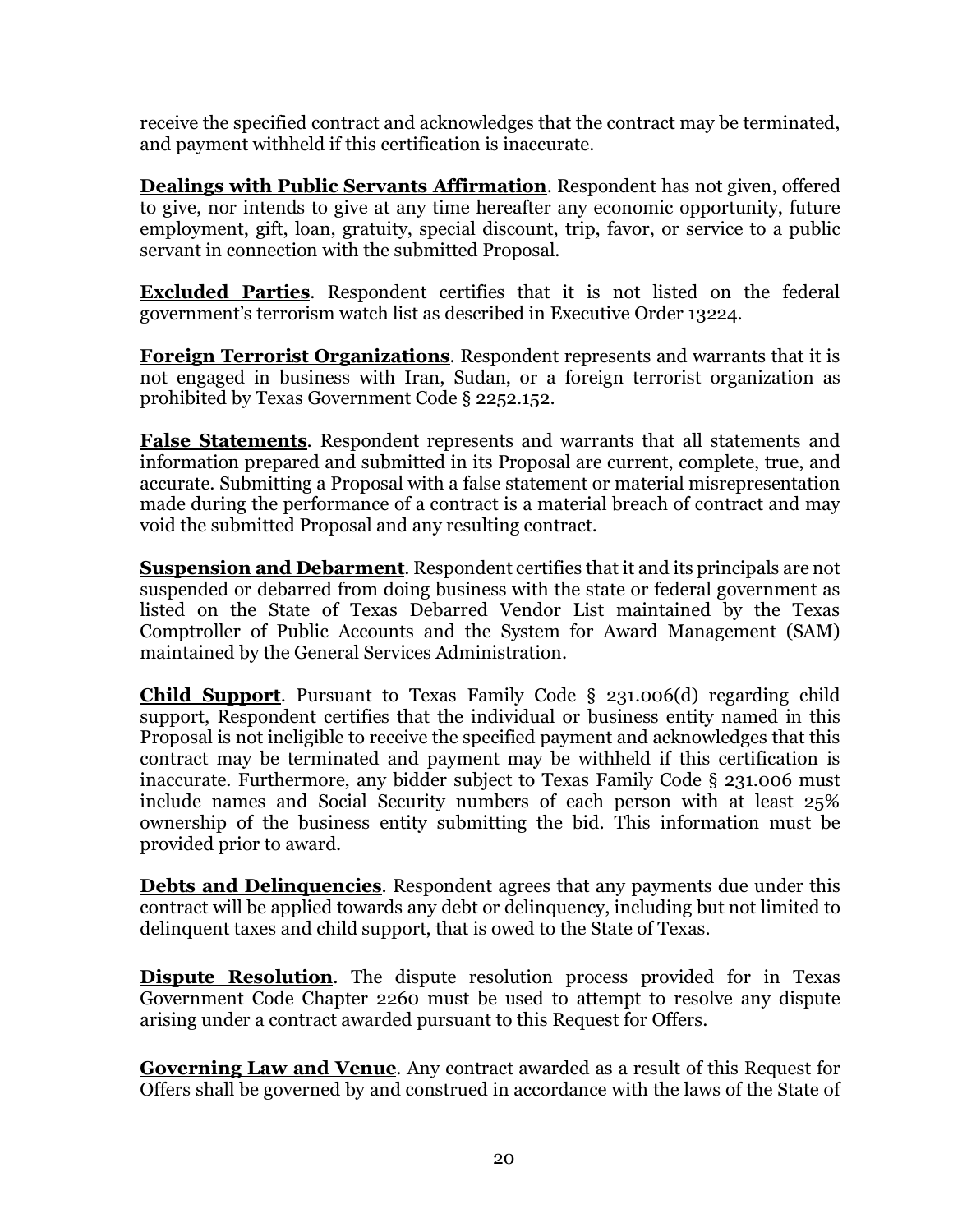Texas, without regard to the conflicts of law provisions. The venue of any suit arising under the contract is fixed in any court of competent jurisdiction of Travis County, Texas, unless the specific venue is otherwise identified in a statute which directly names or otherwise identifies its applicability to THECB.

**Human Trafficking Prohibition**. Under Texas Government Code § 2155.0061, Respondent certifies that the individual or business entity named in this Response or contract is not ineligible to receive the specified contract and acknowledges that this contract may be terminated and payment withheld if this certification is inaccurate

**Indemnification**. RESPONDENT SHALL DEFEND, INDEMNIFY, AND HOLD HARMLESS THE STATE OF TEXAS AND THECB, AND/OR THEIR OFFICERS, AGENTS, EMPLOYEES, REPRESENTATIVES, CONTRACTORS, ASSIGNEES, AND/OR DESIGNEES FROM ANY AND ALL LIABILITY, ACTIONS, CLAIMS, DEMANDS, OR SUITS, AND ALL RELATED COSTS, ATTORNEY FEES, AND EXPENSES ARISING OUT OF, OR RESULTING FROM ANY ACTS OR OMISSIONS OF RESPONDENT OR ITS AGENTS, EMPLOYEES, SUBCONTRACTORS, ORDER FULFILLERS, OR SUPPLIERS OF SUBCONTRACTORS IN THE EXECUTION OR PERFORMANCE OF THE CONTRACT AND ANY PURCHASE ORDERS ISSUED UNDER THE CONTRACT. THE DEFENSE SHALL BE COORDINATED BY RESPONDENT WITH THE OFFICE OF THE ATTORNEY GENERAL OF TEXAS WHEN TEXAS STATE AGENCIES ARE NAMED DEFENDANTS IN ANY LAWSUIT AND RESPONDENT MAY NOT AGREE TO ANY SETTLEMENT WITHOUT FIRST OBTAINING THE CONCURRENCE FROM THE OFFICE OF THE ATTORNEY GENERAL OF TEXAS. RESPONDENT AND THECB AGREE TO FURNISH TIMELY WRITTEN NOTICE TO EACH OTHER OF ANY SUCH CLAIM.

**Prior Disaster Relief Contract Violation**. Under Texas Government Code §§ 2155.006 and 2261.053, Respondent certifies that the individual or business entity named in this Response or contract is not ineligible to receive the specified contract and acknowledges that any resulting contract may be terminated and payment withheld if this certification is inaccurate.

**Signature Authority.** By submitting the Response, Respondent represents and warrants that the individual submitting this document and the documents made part of this Response is authorized to sign such documents on behalf of the Respondent and to bind the Respondent under any contract that may result from the submission of this Response.

**Contracting Information Responsibilities**. Respondent represents and warrants that it will comply with the requirements of Texas Government Code  $\S$  552.372(a). Except as provided by Texas Government Code  $\S$  552.374(c), the requirements of Texas Government Code Chapter 552, Subchapter J, may apply to the contract and the Respondent agrees that the contract can be terminated if the Respondent knowingly or intentionally fails to comply with a requirement of that subchapter.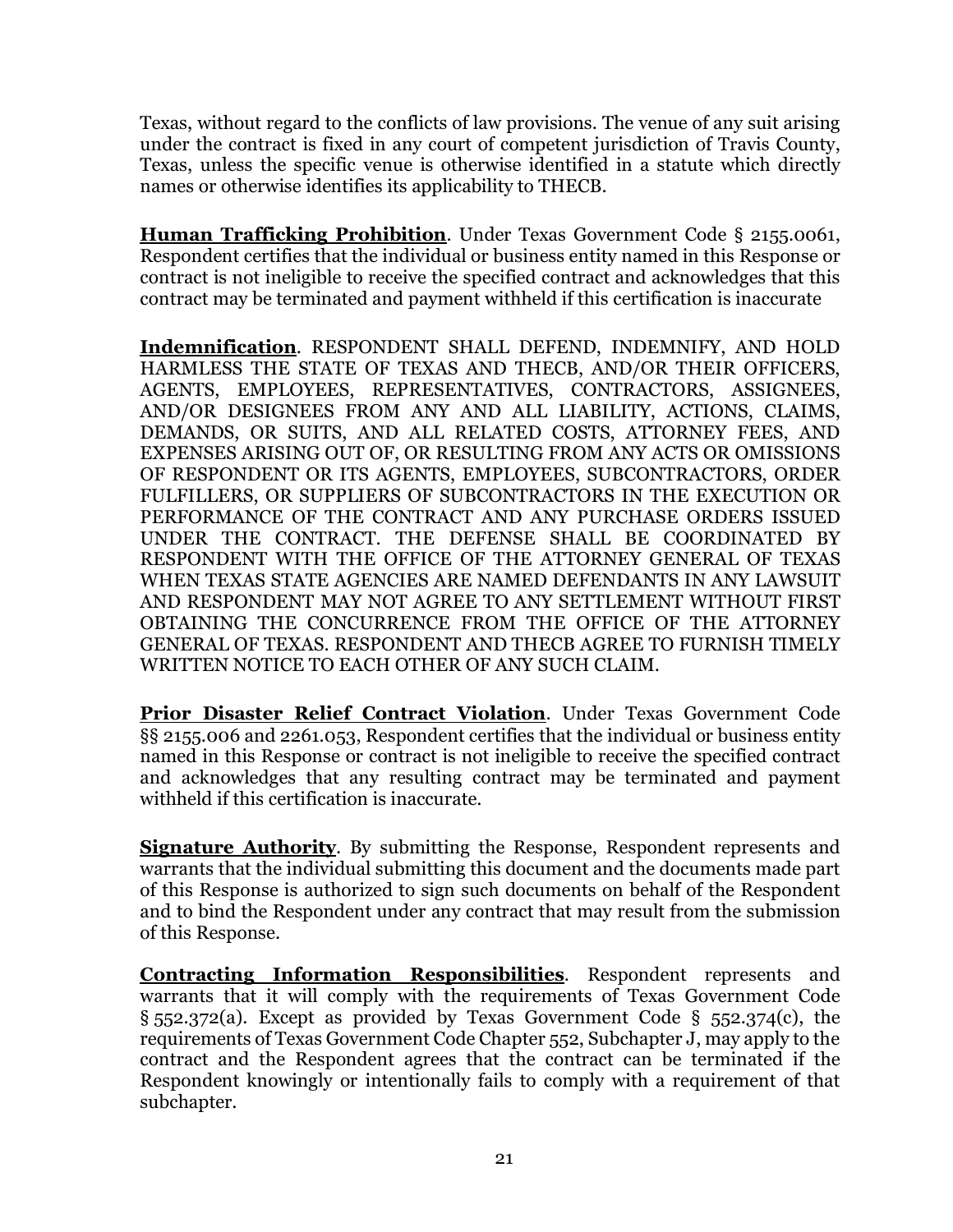#### **Data Location**

Regardless of any other provision of this Contract or its incorporated or referenced documents, all of the data must remain in the continental United States. Data should be stored, processed, accessed, viewed, transmitted, and received, always and exclusively within the contiguous United States.

**Cybersecurity Training**. Respondent represents and warrants that it will comply with the requirements of Texas Government Code § 2054.5192 relating to cybersecurity training and required verification of completion of the training program.

**Entities that Boycott Israel**. Respondent represents and warrants that (1) it does not, and shall not for the duration of the contract, boycott Israel or (2) the verification required by Texas Government Code § 2271.002 does not apply to the contract. If circumstances relevant to this provision change during the course of the contract, Respondent shall promptly notify THECB.

#### <span id="page-23-0"></span>**11.07 Conflicting RFO Language**

If language contained in a particular Section of the RFO is found to conflict with language in another Section, the most stringent requirement(s) shall prevail.

#### <span id="page-23-1"></span>**11.08 Contractor Responsibilities**

THECB shall look solely to the Contractor(s) for compliance with all the requirements of this RFO and the resulting Contract(s). Contractor(s) shall be the sole point of Contract responsibility and shall not be relieved of non-compliance of any subcontractor.

Failure to meet service requirements and/or specifications authorizes THECB to purchase goods and services of this RFO elsewhere and charge any increased costs for the goods and services, including the cost of re-soliciting, to the Contractor. Failure to pay a damage assessment is cause for Contract termination.

## <span id="page-23-2"></span>**12.0Definitions**

When capitalized, the following terms and acronyms have the meaning set forth below. All other terms have the meaning set forth in Webster's II New College Dictionary.

**Contract** - Any contract(s) resulting from this solicitation Note: There is no guarantee that any contract will result from this solicitation.

**Contractor or Awarded Contractor -** The Respondent(s) awarded a Contract as a result of the RFO.